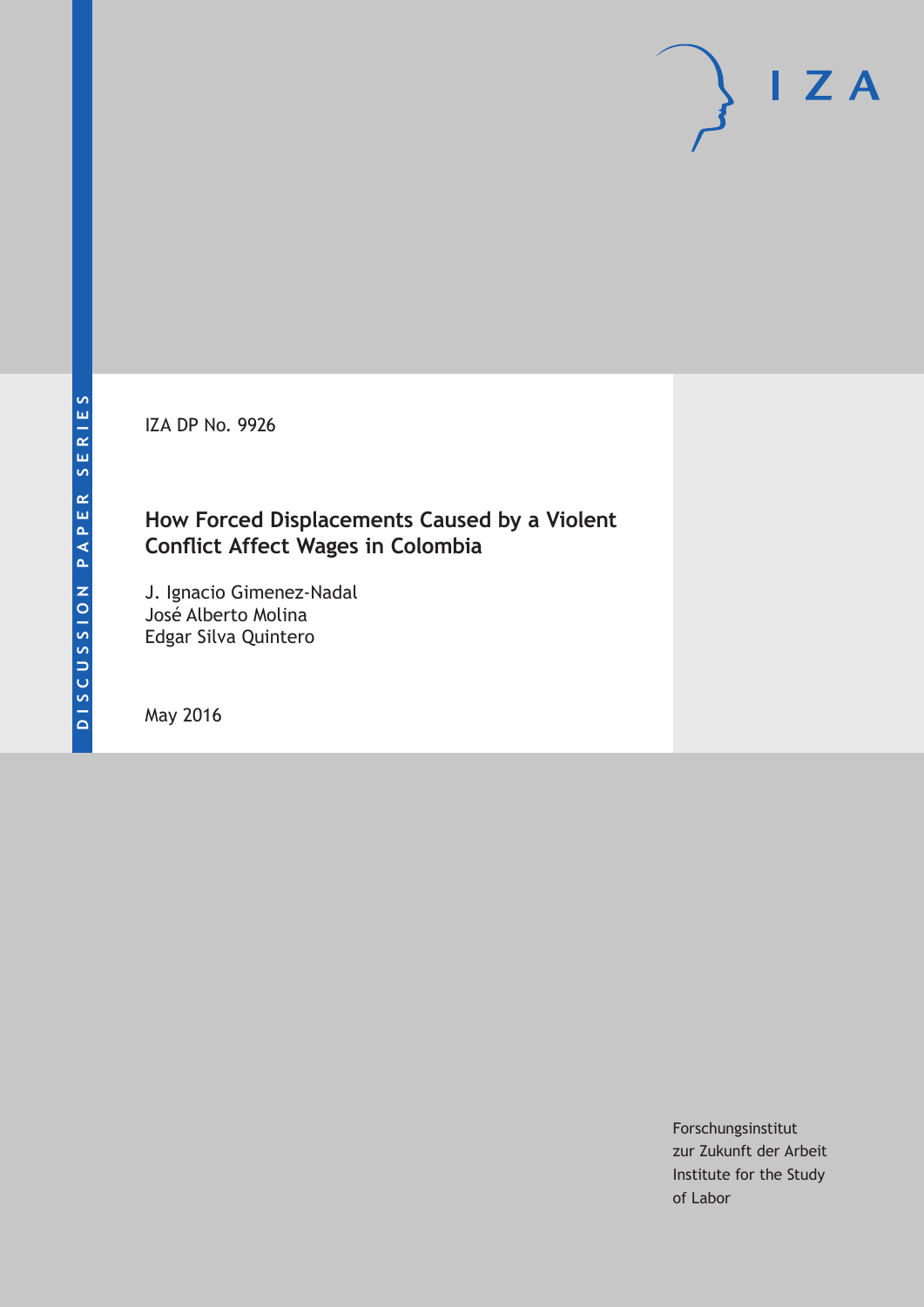# **How Forced Displacements Caused by a Violent Conflict Affect Wages in Colombia**

### **J. Ignacio Gimenez-Nadal**

*University of Zaragoza, BIFI and CTUR* 

### **José Alberto Molina**

*University of Zaragoza, BIFI and IZA* 

### **Edgar Silva Quintero**

*University of Zaragoza*

Discussion Paper No. 9926 May 2016

IZA

P.O. Box 7240 53072 Bonn Germany

Phone: +49-228-3894-0 Fax: +49-228-3894-180 E-mail: iza@iza.org

Any opinions expressed here are those of the author(s) and not those of IZA. Research published in this series may include views on policy, but the institute itself takes no institutional policy positions. The IZA research network is committed to the IZA Guiding Principles of Research Integrity.

The Institute for the Study of Labor (IZA) in Bonn is a local and virtual international research center and a place of communication between science, politics and business. IZA is an independent nonprofit organization supported by Deutsche Post Foundation. The center is associated with the University of Bonn and offers a stimulating research environment through its international network, workshops and conferences, data service, project support, research visits and doctoral program. IZA engages in (i) original and internationally competitive research in all fields of labor economics, (ii) development of policy concepts, and (iii) dissemination of research results and concepts to the interested public.

IZA Discussion Papers often represent preliminary work and are circulated to encourage discussion. Citation of such a paper should account for its provisional character. A revised version may be available directly from the author.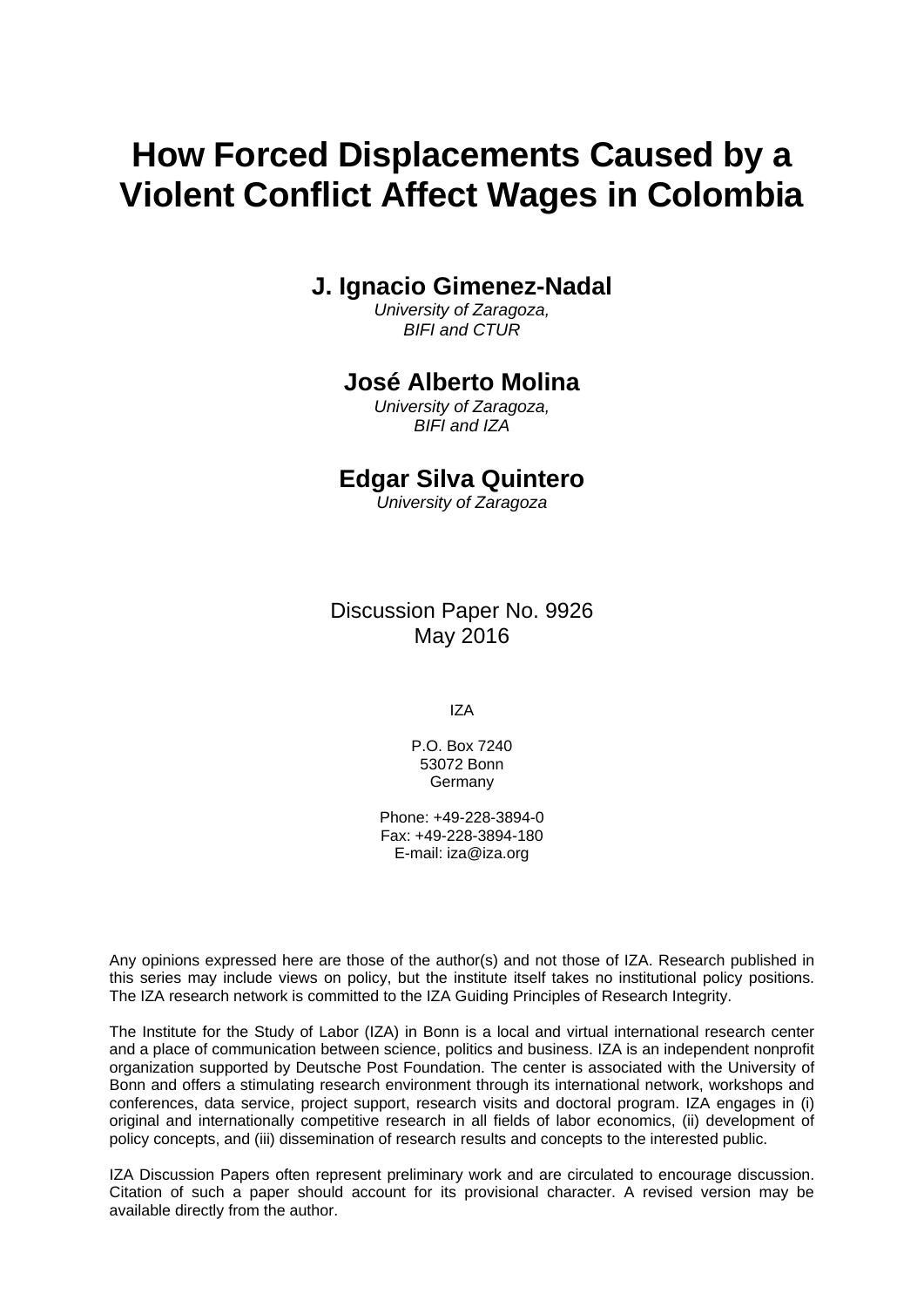IZA Discussion Paper No. 9926 May 2016

# **ABSTRACT**

# **How Forced Displacements Caused by a Violent Conflict Affect Wages in Colombia\***

In this paper, we analyze how forced displacements caused by violent conflicts affect the wages of displaced workers in Colombia, a country characterized by a long historical prevalence of violent conflicts between the government, the militia group (FARC), drug trafficking, and other crime that affect hundreds of people, forcibly displaced to other regions of the country. Using data from the Quality of Life Survey (2011-2014), we analyze differences in wages between those who were forced to move to other regions, and those who were not forced to move. In our empirical strategy, we take into account that those who were displaced may have characteristics that differ from those who were not forced, and we apply Propensity Score Matching techniques to consider forced displacements exogenous to the individuals. We apply different matching algorithms, and find that forced displacement decreases between 6% and the 22% the wages of males, and between 17% and 37% the wages of females, compared to their non-displaced counterparts. Thus, forced displacements result in poorer labor market outcomes, and the government should explore how public policies may help to alleviate the negative consequences of forced displacements as first step to reduce wage inequalities originated by these conflicts.

JEL Classification: J15, J31, R23

Keywords: forced displacement, wages, Propensity Score Matching, Colombia

Corresponding author:

 $\overline{a}$ 

J. Ignacio Gimenez Nadal Department of Economic Analysis Faculty of Economics and Business University of Zaragoza C/ Gran Via 2 50005 Zaragoza Spain E-mail: ngimenez@unizar.es

<sup>\*</sup> This paper has benefited from funding from the Spanish Ministry of Economics (Project ECO2012- 34828).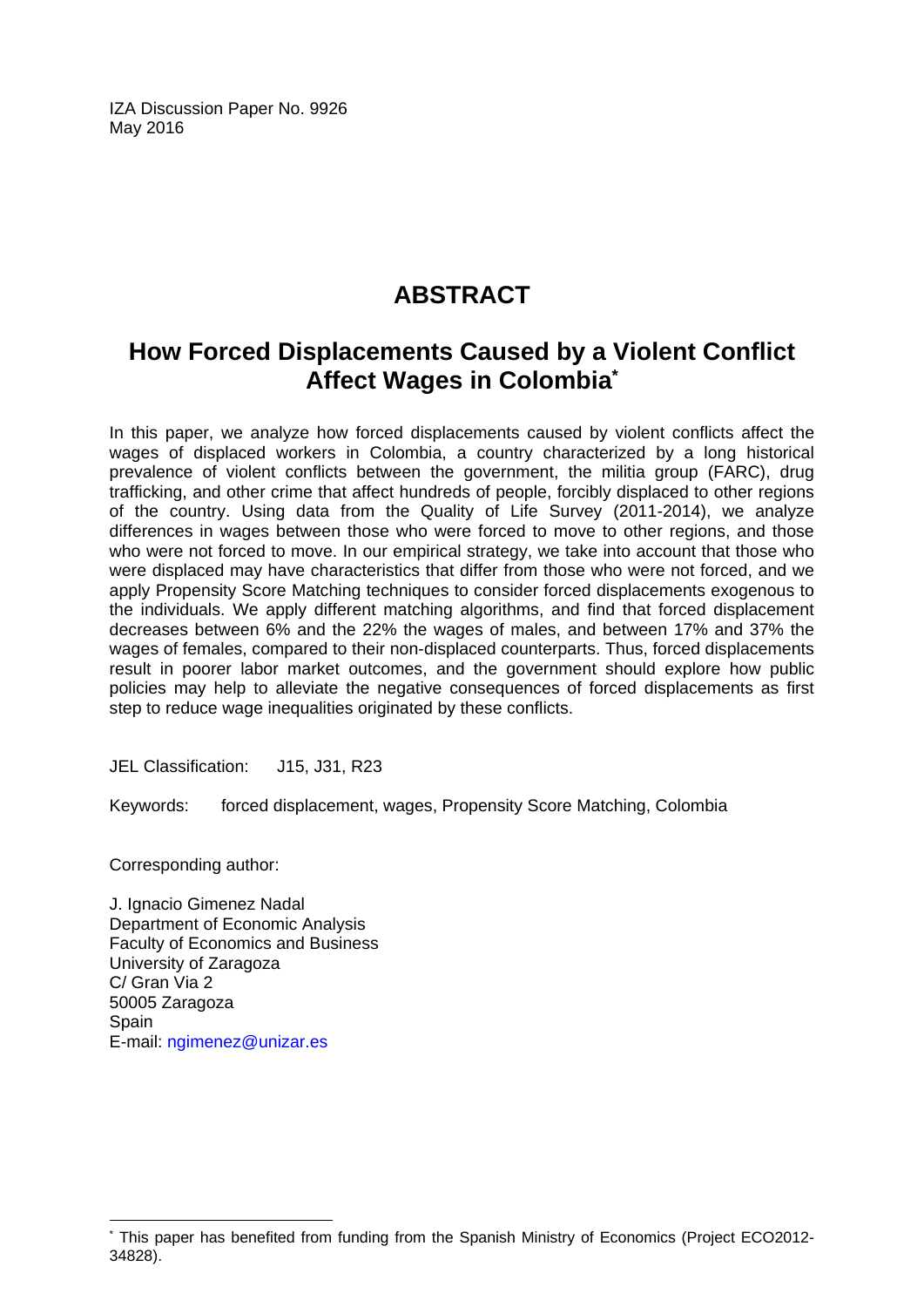#### **1. INTRODUCTION**

In this paper, we analyze how the forced displacement of individuals through violent conflicts affect the wages of workers in Colombia. This phenomenon in Colombia has, for several decades, attracted the attention of researchers for its importance and prevalence. Figure 1 shows the number of such displacements in Colombia in the period (1985-2010), and we can observe that this phenomenon is far from abating, with large numbers of displacements continuing to occur each year. It is also a phenomenon of global concern, given that, in the year 2013, Colombia ranks in the second position regarding the number of displaced individuals (5.7 million of displaced people) exceeded only by Syria (6.5 million), as shown in Figure 2. As argued by Ibañez (2009), the phenomenon involves all of Colombia's territory and nearly 90 percent of the country's municipalities either expel or receive populations. In contrast to other countries, forced migration in Colombia is largely internal. Illegal armed groups are the primary responsible parties, and these migrations do not result in massive refugee streams, but rather occur on an individual basis, and the displaced population is dispersed throughout the territory and not focused on refugee camps. Following Blattman and Miguel (2009), these characteristics pose unique challenges for crafting state policy that can effectively mitigate the impact of displacement, and an analysis of the economic consequences of this phenomenon may help to guide public policies aimed at minimizing the negative consequences.

Prior research has analyzed the relationship between violent conflicts and economic outcomes. Abadie and Gardeazabal (2003) focus their analysis on the macroeconomic consequences of the Basque conflict in Spain, and find that, after the outbreak of terrorism in the late 1960's, per capita GDP in the Basque Country declined by about 10 percentage points, while firms showed a positive relative performance when the truce became credible, and a negative relative performance at the end of the cease-fire. Angrist and Kugler (2008) analyze the economic and social consequences of a major shift in the production of coca paste from Peru and Bolivia to Colombia, and find that this shift generated economic gains in rural areas, primarily in the form of increased self-employment earnings and the increased labor supply of teenage boys, while the rural areas which saw accelerated coca production subsequently became much more violent. Engel and Ibañez (2007) develop a conceptual framework for the empirical analysis of displacement decisions, and apply the framework to the case of Colombia. Ibáñez and Velásquez (2008) analyze the impact on the economic conditions of displaced workers in Colombia, and find that labor income sharply falls after the displacement. Dube and Vargas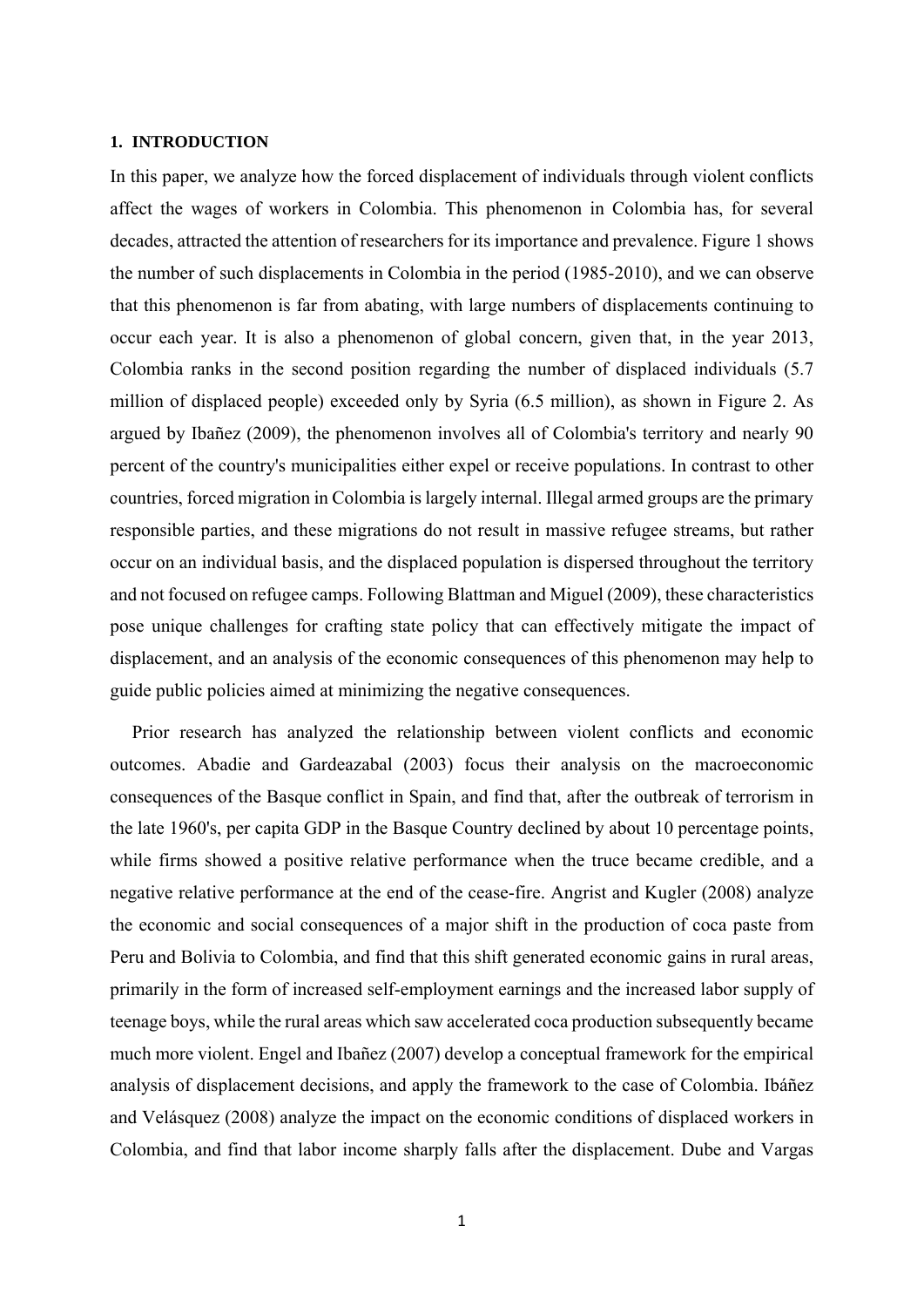(2013) analyze how income shocks affect the armed conflict, showing that price shocks in natural resources affect conflict in different directions, depending on the particular commodity.

If individuals are forcibly displaced to a different region of residence, their economic outcomes will be affected. One of the most important of these outcomes is wages, consistent with prior evidence shown by Blattman and Miguel (2010), who find that wars and civil conflicts produce displacements of the population, which in turn produces shocks in labor markets. If individuals are forcibly displaced, they may have problems in accessing a new employment, given that their social networks are reduced (Sanders and Nee, 1996; Mouw, 2003, Castilla, 2005), or their wages may be lower, reflecting a mismatch between their specific skills and the jobs available in the region (Jacobson, LaLonde and Sullivan, 1993; Eliason and Storrie, 2006; Couch and Placzek, 2010; Hijzen, Upward and Wright, 2010; Schmieder, von Wachter and Bender, 2010; Bonikowska and Morissette, 2012; Seim, 2012). Thus, to the extent that displaced workers may have poorer economic outcomes, we may see violent conflicts and their associated displacement flows as a source of inequality. Thus, the analysis of how forced displacements affect wages of displaced workers is important for policy issues.

Using the data offered by the Quality of Life Survey (QLS) in Colombia for the years 2011 to 2014, we compare the wages of those who were forced to abandon their place of residence through problems of violence, with those who were not forced to do so. We consider this forced displacement as a "quasi-policy", given that individuals who were displaced could not choose the level of violence in their regions of origin, and we assume this displacement is an exogenous treatment of individuals in their regions of origin. Under this assumption, we apply Propensity Score Matching (PSM) techniques typically applied to evaluate employment and education programs (Rosenbaum and Rubin, 1983: Lalonde, 1986; Fraker and Maynard, 1987; Heckman, Ichimura and Todd, 1998; Dehejia and Wahba, 1999; 2002), and we find that forced displacement decreases between 6% and 22% of the wages of males, and between 17% and 37% of the wages of females, compared to their non-displaced counterparts. These results are consistent with existing evidence showing that the earnings and wages of displaced workers are 10-15% below their expected levels (Jacobson, LaLonde and Sullivan, 1993; Eliason and Storrie, 2006; Couch and Placzek, 2010; Hijzen, Upward and Wright, 2010; Schmieder, von Wachter and Bender, 2010; Bonikowska and Morissette, 2012; Seim, 2012), and we find that forced displacement represents an important source of inequality.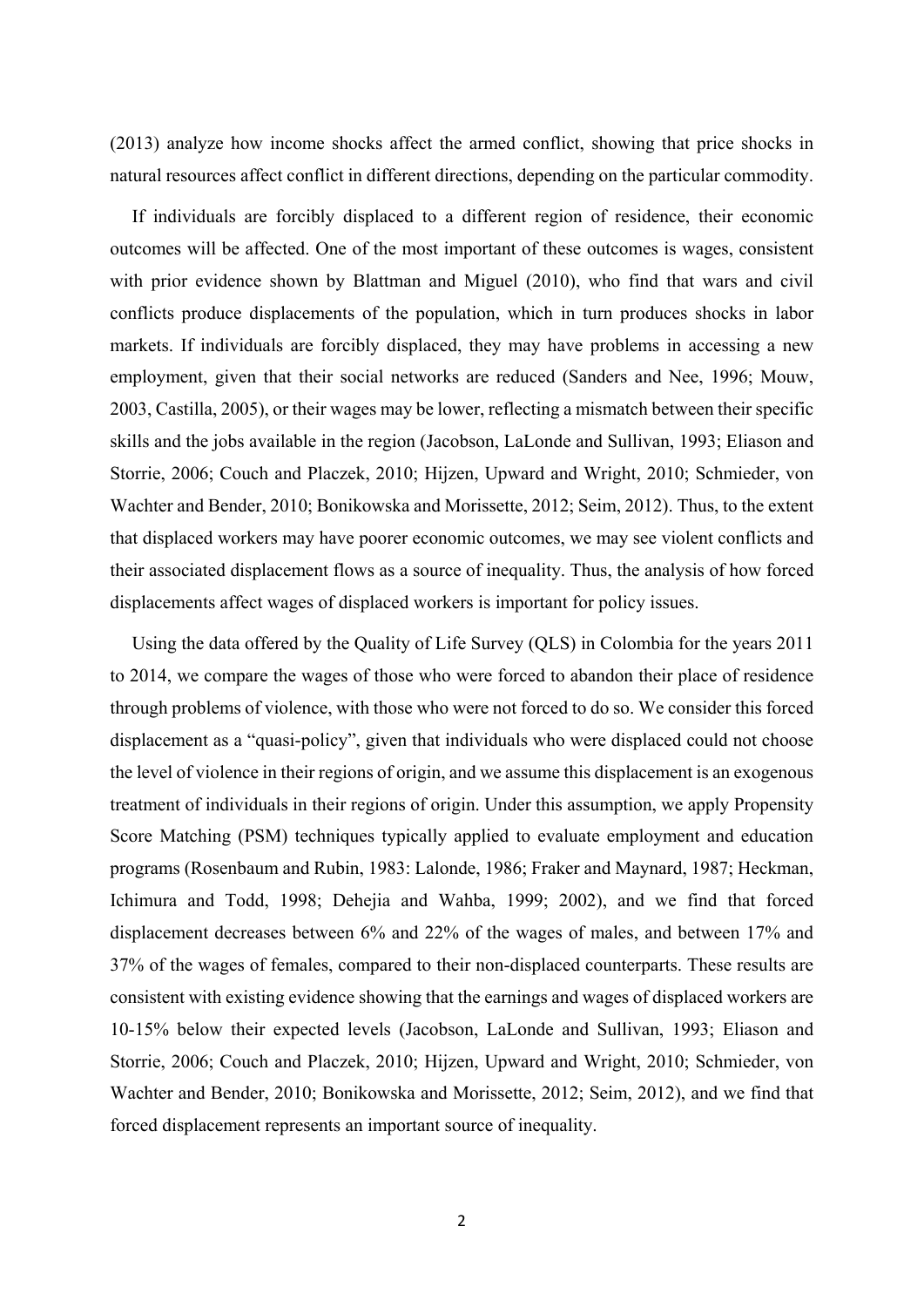Our contribution to the literature is twofold. First, we contribute to the analysis of the negative economic consequences of armed conflicts (Merteens and Stoller, 2001; Abadie and Gardeazabal, 2003; Deininger, 2003; Engel and Ibañez, 2007; Kondylis, 2008; Blattman and Miguel, 2010), focusing on wages of displaced workers. Our analysis allows us to establish a causal link between forced displacement and wages, which will be helpful in developing economic theories of displacement of individuals, and in devising public policies aimed at improving the position of displaced workers. Second, we contribute to the analysis of wage inequality in Colombia (Fields, 1979; Fields and Schultz, 1980; Mohan and Sabot, 1988; Bell, 1997; Birchenall, 2001; Attanasio, Goldberg and Pavcnik, 2004; Bourguignon, Nuñez and Sanchez, 2007), an important issue given that a large proportion (30.6%) of the population live in poverty (DANE, 2014), and Colombia is also the third most unequal country in Latin America and tenth in the world (The World Factbook, 2014). While inequality has been considered as the primary reason for the conflict, the consequences of the conflict must be analyzed. If violence fosters inequality, public policies focused on displaced workers may serve as one of the steps toward the progressive eradication of violence in the country.

The rest of the paper is organized as follows. Section 2 describes the background for a better understanding of the conflict in the country. Section 3 describes the data. Section 4 describes our empirical strategy, Section 5 presents the results, and Section 6 sets out our main conclusions.

#### **2. BACKGROUND**

According to the Internal Displacement Monitoring Centre (IDCM), a main source of information and analysis about internal displacements, as of January 2015 there are 33 million displaced individuals on the planet, who were forced to abandon their homes, due to armed conflict, situations of generalized violence, or violations of human rights. The number of displaced individuals around the world increased in the period 1997-2015, indicating that this phenomenon is far from disappearing, and has become an issue of global concern. In the case of Colombia, forced displacements are still one of the main challenges to the country. However, the negotiations that have been carried out, in Cuba, since 2012, between the FARC (Fuerzas Armadas Revolucionarias de Colombia) and the Central Government seem to yield a crumb of hope for the end of the conflict.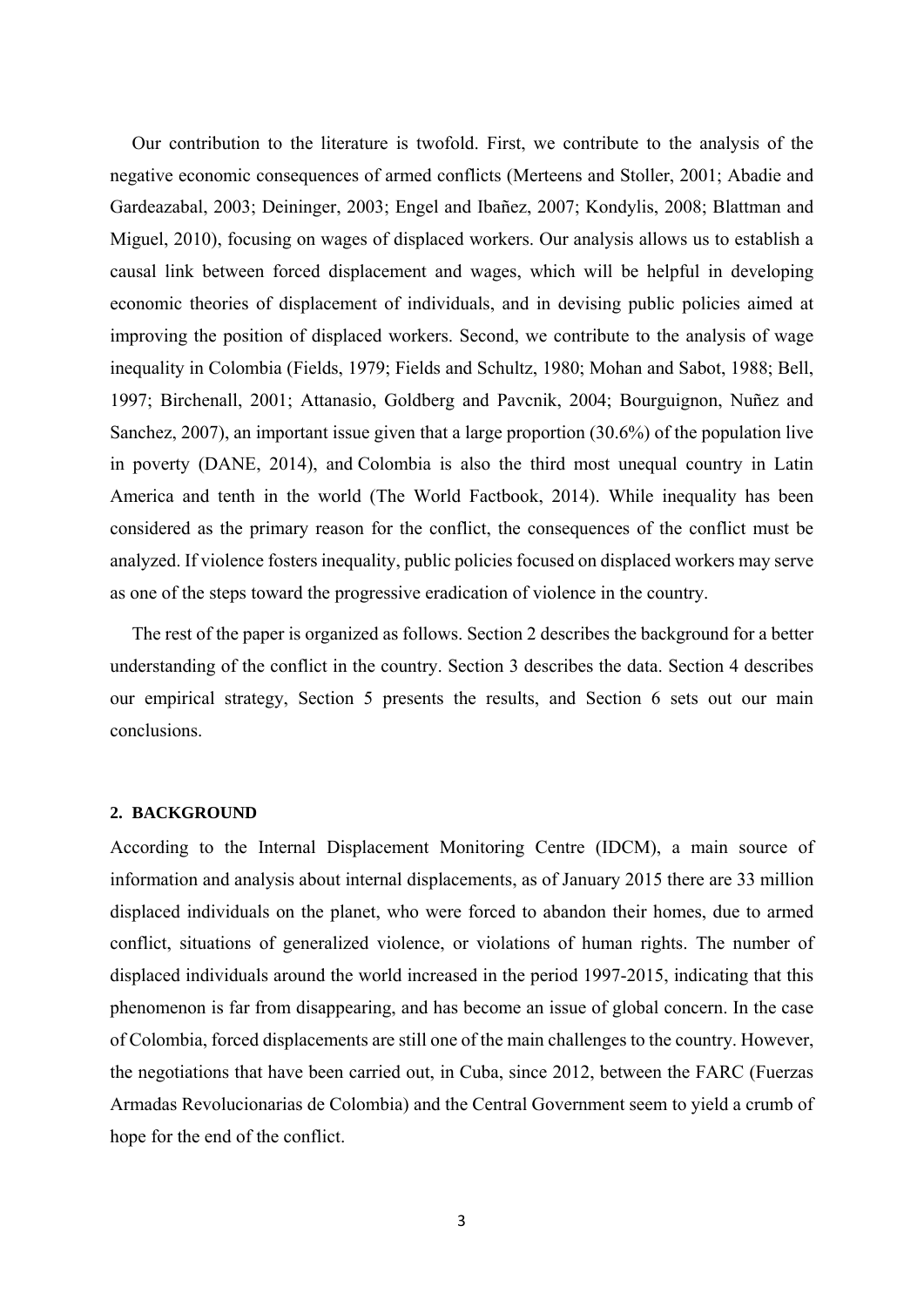But this phenomenon is not new in Colombia. At the end of the 19th century and the beginning of the 20th century, there was a large flow of displaced people due to the "war of the thousand days" between the Liberal Party and Government of the National Party. Later, in the period 1949-1960, the "era of violence" involved a confrontation between the supporters of the Liberal Party and the Conservative Party, leading to the displacement of those supporting the Liberal Party. Finally, from 1980 to date, we find the phenomenon of violent conflicts among many elements - the Government, guerrilla bands, various militias, delinquency and drug trafficking, and various other criminal entities. It is in this latest period that we begin to have data and statistics on the individual consequences of violent conflict, and where we can find several sources of information: the Unit for the Assistance and Comprehensive Recovery of Victims (Unidad para la Atención y Reparación Integral a las Victimas, UARIV), the Observatory for Human Rights and Displacements (consultoría para los derechos humanos y el desplazamiento, CODHES), and the International Commitee of the Red Cross (comité internacional de la cruz roja, CICR).

Prior research on the consequences of violence in Colombia has examined a range of topics. For instance, Garay (2008) analyzes the situation of the displaced in Colombia, showing a high level of inequality and insecurity, where some basic rights such as identity, health, education, housing and income generation are infringed. This situation produces difficulties for integration in the labor market. Ibañez and Moya (2006) study the victims of forced displacement arriving in the cities from rural areas, with large numbers who used to work in the agricultural sector encountering difficulty in access to and integration in the urban labor market. Furthermore, these problems are concentrated among individuals with low levels of education. In this situation, children drop out of school to participate in the labor market in order to generate additional income for the family. Ibañez and Moya (2007) find evidence that displaced individuals suffer a significant loss of well-being, as well as a large fall in consumption and earnings, and the policies developed by the Government to help this group are not at all adequate, and thus the displaced suffer very tough conditions. Engel and Ibañez (2007) find that economic incentives, against a background of violent conflict, affect the probability of displacement, although land tenure and the social capital in the place of origin can raise the opportunity costs of displacement.

At the international level, Collier (1999) and Collier, Hoeffler, and Pattillo (2004) find that internal conflicts in countries generate massive flights of capital and loss of investments. Knight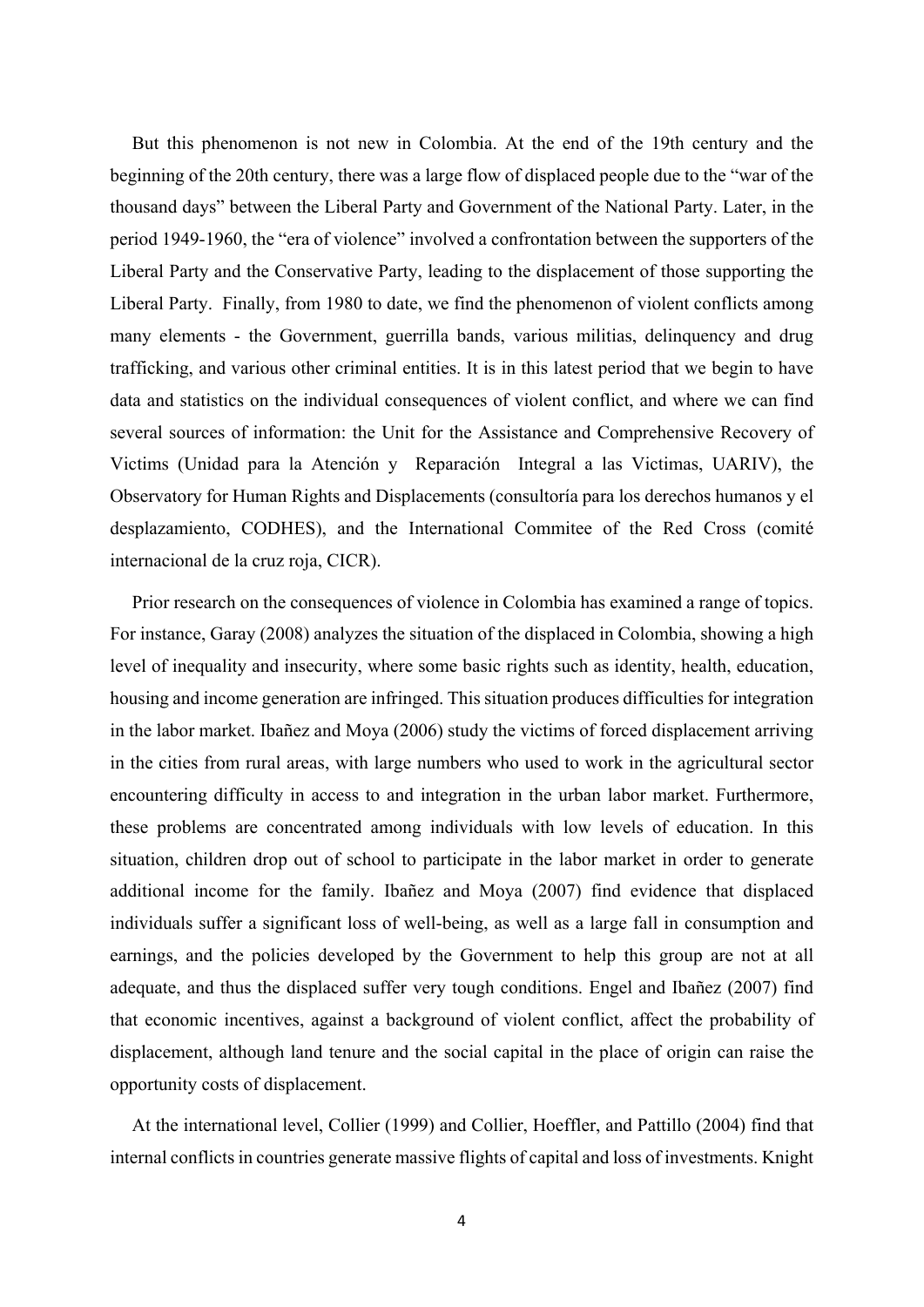et al. (1996) estimate that armed conflicts are associated with a loss of income of around 2% of GDP per year. Kondylis (2008) uses longitudinal data to analyze displacements of individuals caused by the war in Bosnia and Herzegovina, which affected 1.3 million, and find that those who were displaced are between 5% and 7% less likely to be working. Deininger (2003) finds that a 10% increase in the propenstiy of families to be affected by internal conflicts in Uganda is associated with a decrease of one year in the schooling of the children.

#### **3. DATA AND VARIABLES**

For the analysis of the effect of forced displacement on wages, we use data from the Quality of Life Survey in Colombia (QLS) for the years 2011 to 2014, developed at the household level, and representing one of the main sources of socio-economic data in the country. It began in 1993 and is focused on data collection regarding such different aspects and dimensions of wellbeing of the country as health, education, childcare, labor force status, income and expenditures, the labor structure, access to public services, housing characteristics, andr household expenses, among other factors. The QLS is taken annually and is representative of the whole country, with a cross-sectional structure, so that each household is interviewed only once. The reason we focus on the years 2011 to 2014, despite that more years are available, is that these are the years where those displaced by violence are identified most readily.

For our sample, we select household heads between the ages of 18 and 60 years of age (both inclusive) who participate in the labor market, and with information on wages.<sup>2</sup> The age limits constitute the minimum and maximum age limits to participate in the labor market, respectively. Furthermore, we choose individuals who have been displaced by violence, along with those who have never changed their place of residence. The data for the years 2011 to 2014 include a question (P5739) that allows us to identify individuals who have been displaced by violence, which reads as follows: What was the main reason you changed your residence to the current one?". This question includes several possible responses, of which number four is "Threat of

<sup>&</sup>lt;sup>2</sup> If we want to analyze the effect of forced displacements on labor outcomes, both the probability of employment and wages could be analyzed. However, in the decision of participation in the labor market we may have sample selection issues (Heckman, 1979), which in combination with the PSM technique complicates the analysis. Thus, we focus on wages as those are observed only for those who participate in the labor market. Our focus on household heads is because only the household head answers the question about forced displacement, and we do not know if the other members of the household were also forced to displace, or they just arrive to the household after the displacement (e.g., new partner, new born children).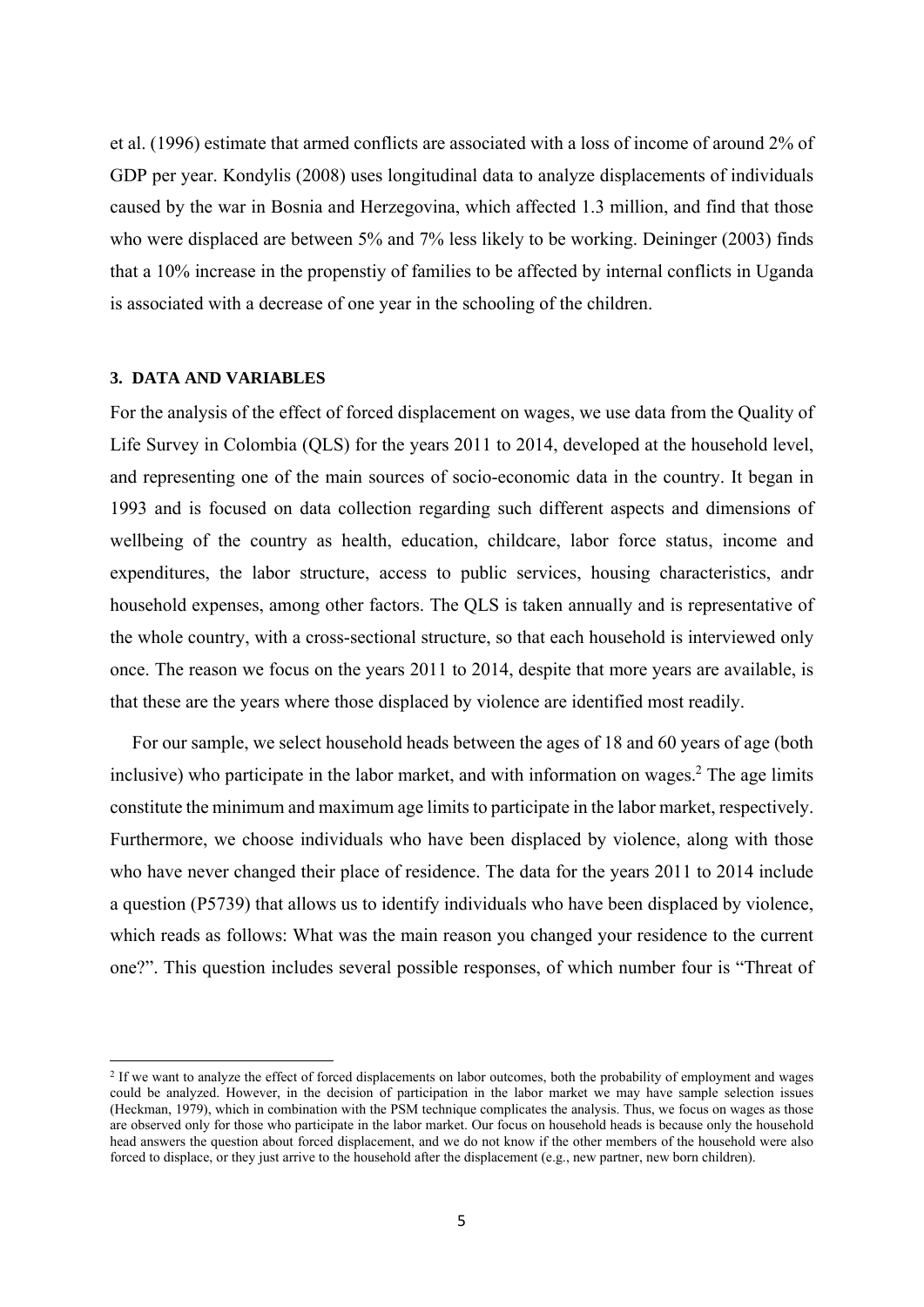risk to your life, your freedom, or your physical integrity, generated by violence".<sup>3</sup> In order to identify the effect of forced displacement on wages, we need to choose a control group to be able to compare wages. Under this framework, we choose those who have not moved from original region of residence (the question P5739 was not applicable). Thus, our final sample comprises 47,256 observations, with 35,201 males and 12,055 females, and 1,328 displaced males and 593 displaced females.

 Our variable of interest measures wages of individuals. Wages are measured in local currency (Colombian pesos), in thousands per month. This information is obtained directly from the survey. Table 1 shows the average wage of selected workers, by displaced/nondisplaced status and gender.<sup>4</sup> First, we observe that wages of women are lower than wages of men, for both the group of displaced (552.86 vs. 332.32) and non-displaced (772.17 vs 613.19) workers, with these differences being statistically significant at standard levels. Furthermore, and comparing displaced and non-displaced workers, we observe that, for both men and women, displaced workers have lower wages than those who are not displaced, with the differences being statistically significant at the 99% level. In particular, for men, we observe that while displaced male workers have an average wage of 552.86, non-displaced male workers have an average wage of 772.17, a difference of 39.7% of the wage of displaced male workers. For women, we observe that while displaced female workers have an average wage of 332.32, nondisplaced female workers have an average wage of 613.19, a difference of 84.5% of the wage of displaced female workers. The differences in wages between the displaced and non-displaced are very large, especially for women, which points toward the negative effects of forced displacements on wages.

Thus, we observe that there are substantial differences in wages between displaced and nondisplaced workers, although these are raw differences and do not take into account other differences in socio-demographic characteristics. For instance, it could be that displaced workers come from poorer regions, where levels of education are comparatively lower, which could explain part of the observed difference. Thus, in what follows, we attempt to net out the effect of forced displacement from differences in socio-demographic characteristics. Other

<sup>&</sup>lt;sup>3</sup> Other options to the question are: 1) Difficulties to find a job or no resources to make living; 2) Risk of natural disaster (flood, avalanche…); 3) Natural disaster (flood, avalanche…); 5) Educational needs; 6) Because the respondent got married or formed a couple; 7) Health-related motives; 8) Improve of housing or location; 9) Better labor market opportunities or business opportunities; 10) Other reasons.

<sup>4</sup> Given previous research showing gender discrimination in wages in Colombia (Seguino, 2000; Weichselbaumer and Winter-Ebner, 2005; Angel-Urdinola and Wodon, 2006), throughout the paper we will analyze men and women separately.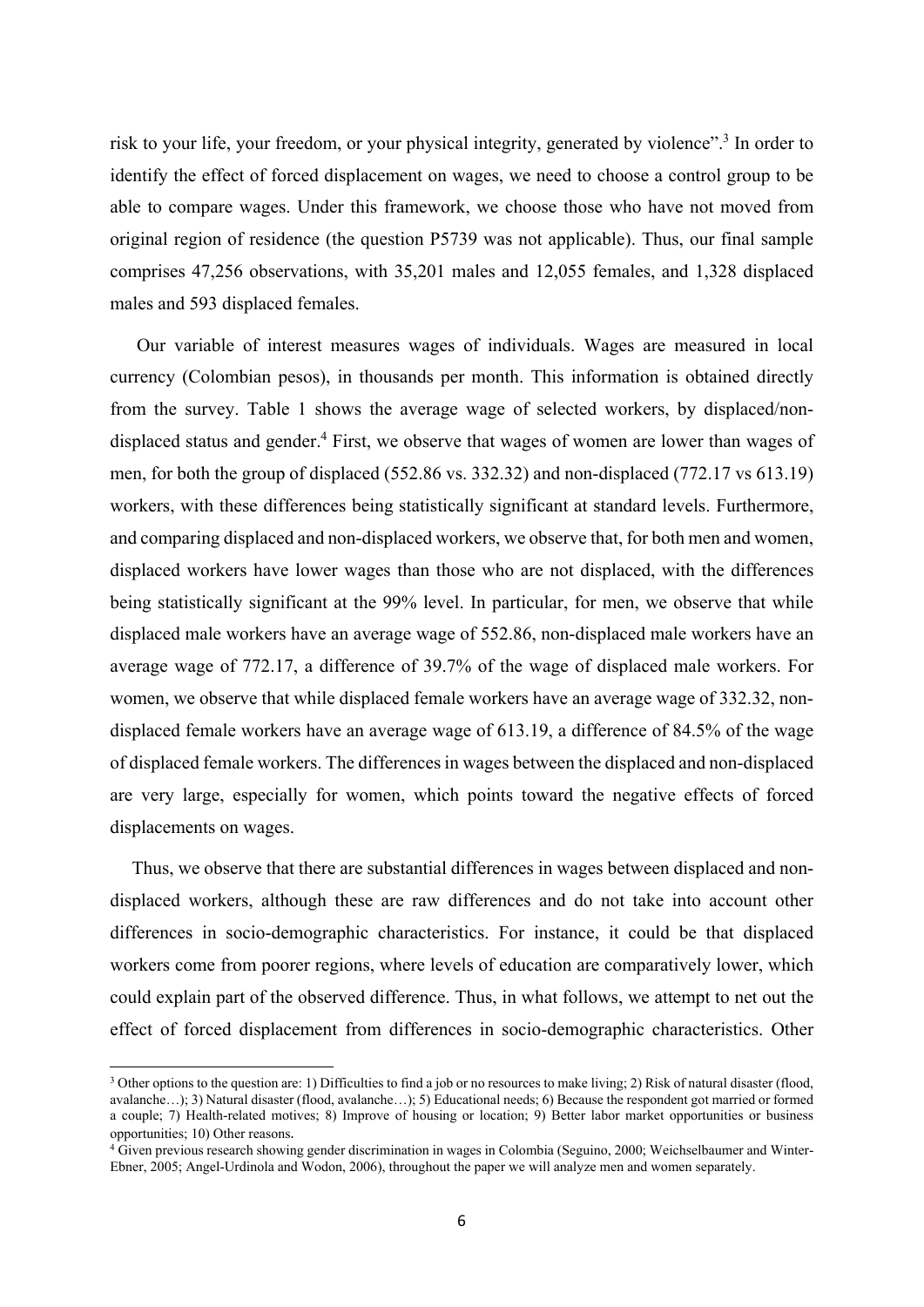variables that may have some relationship to wages, and that are included in our analysis, are age, education, civic status, physical place of work, ownership of dwelling, type of dwelling, status of electricity rate, main material of exterior wall of the house, whether the dwelling has running water, and the region of residence. Table 1 shows average values of all these variables, where columns (1), (2), (5) and (6) show means and standard deviations of selected characteristics for non-displaced men, displaced men, non-displaced women, and displaced women, respectively. Columns (3) and (7) show the difference in average values between nondisplaced and displaced workers for men and women, respectively, where a negative coefficient indicates that displaced workers present a lower value for the characteristic of reference. Columns (4) and (8) show the p-value of the difference of average values, based on t-type tests of the mean values, where a p-value lower than .05 indicates that the difference is statistically significant at standard levels.

Age is measured in 10-year age groups. In the case of men, there are no significant differences in the ages of displaced and non-displaced workers. However, in the case of women, we observe that non-displaced workers are comparatively younger, as there is a higher proportion of non-displaced workers in the age group of 18-29, with a lower proportion of them in the age groups of 30-40 and 51-60. To the extent that age is an important determinant of fertility, as mean age of women at childbirth in Colombia is around 21 years (Profamilia, 2014), if individuals are displaced from more violent to less violent regions, those more violent regions will experience a reduction in fertility, which may foster inequality and problems of violence. Regarding education, we define levels of education as, 1) no education (illiteracy), 2) Primary education, 3) Secondary education, 4) Vocational training, and 5) University education. We observe that for both men and women, non-displaced workers present, in comparison to displaced workers, a higher level of education as there is a higher proportion of workers with secondary education, vocational training, and university education, while there is a lower proportion of workers with primary education, and no education for men. These differences in education may be one of the sources of the reported wage gap between displaced and nondisplaced workers. It may also indicate that displaced workers come originally from poorer areas with lower levels of development, and thus the level education of displaced workers is lower. These results are consistent with Ibañez and Querubin (2004), who find that the enrollment rate in the group of displaced people is very low. For the civic status of workers, five possible levels are considered: 1) single, 2) living with a partner, 3) widow, widowed, 4)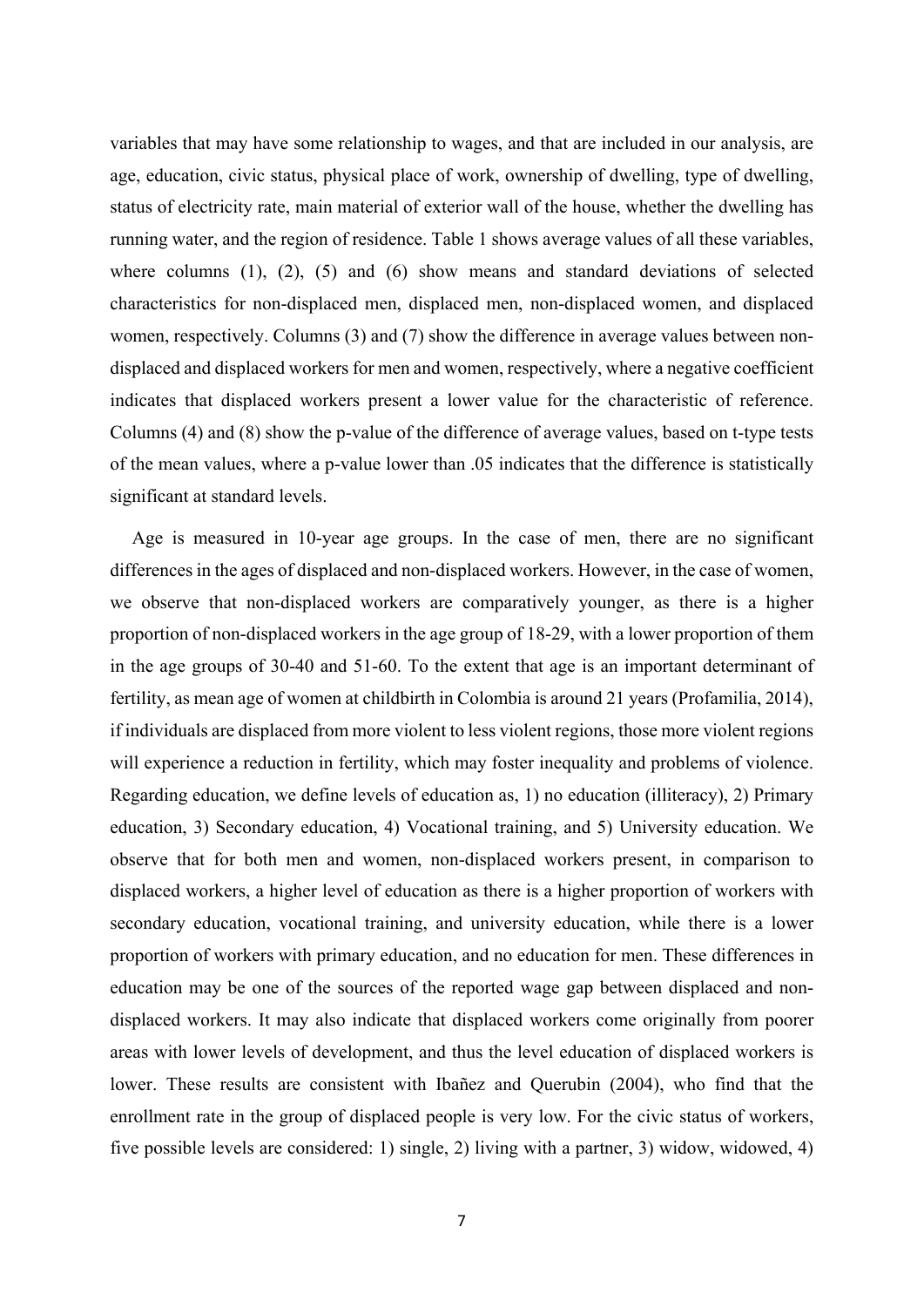separated or divorced, and 5) married. We observe differences in civic status between displaced and non-displaced workers, as displaced workers present a higher probability of living with a partner, or being a widow or widower, and a lower probability of being single or married.

In the survey, there are two questions that allow us to analyze how workers feel about their degree of security, and their wellbeing. Regarding the degree of perceived security, we use the information from the response to the question "How do you feel in your place of residence?", with two possible responses: 1) secure; 2) insecure. We find differences between displaced and non-displaced workers, as non-displaced workers report higher levels of perceived security in comparison with displaced workers, for both men and women. As for the wellbeing of workers, we use the information from the response to the question "In relation to the place you were born, now your life is", with three possible responses: 1) better, 2) the same, and 3) worse. Comparing the two groups, we observe that displaced workers are less satisfied with their current life, as they have comparatively greater probabilities of reporting worse living conditions than non-displaced workers.

The variable for the physical place of work refers to whether workers develop their tasks in the company's offices/facilities, the respondent's home, or other places. Here, we must highlight that, while non-displaced workers are more likely to work at the firm's facilities, displaced workers are more likely to work as street vendors. This is consistent with Ibañez and Querubin (2004), who find that there is a higher degree of informality regarding work for the group of displaced people, as we may consider street vendors as highly informal.

Another characteristic that may be related to wages is that of housing. In the survey, we have information on the ownership of the dwelling (e.g., own dwelling fully owned, own dwelling with mortgage, renting, usufruct, and occupied without ownership) and the type of dwelling (house, apartment, or room). We observe differences between displaced and non-displaced workers for these characteristics, as non-displaced workers are less likely to have a house fully owned, and more likely to have a rented house, and they are also more likely to live in rooms and be less likely to live in apartments, in comparison with non-displaced workers. One important question in Colombia is that of the electricity rate. Depending on the economic status of the household, households pay different rates for the services. High-income households pay a "high" rate, while other households with fewer resources pay a "medium" or "low" rate, as the price of the service is partially subsidized. We observe that displaced workers are more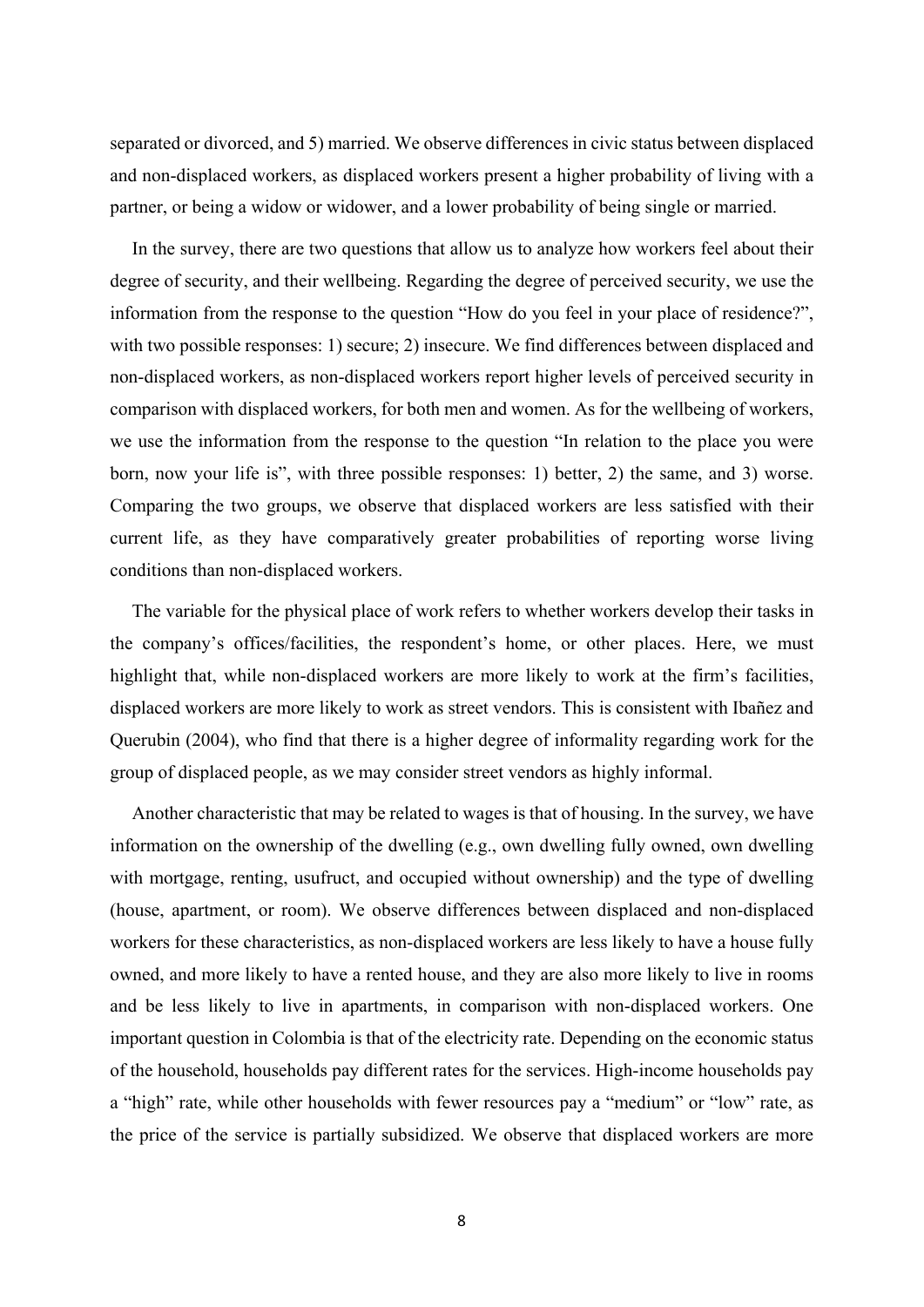likely to pay a "high" rate. Furthermore, we also contemplate possible differences in the materials of exterior walls of the dwelling, as this factor has been reported to be important in Colombia. Several possibilities are considered in the survey (bricks, adobe, wood), although we do not find significant differences between the two groups of workers.

Finally, we consider differences in the region of residence, as the level of violence may differ depending on the specific area. For instance, Angrist and Kugler (2008) find that the variation in the prices of natural resources affects the level of violence in the region. Thus, the number or origin of displaced workers differs depending on the region of residence, and thus we consider the nine regions described in the survey: Atlántida, Oriental, Central, Pacifica, Bogotá, Antioquia, Valle del Cauca, San Andrés and Orinoquia-Amazonía.

#### **4. PROPENSITY SCORE MATCHING: RESULTS**

The PSM approach has been traditionally used to evaluate employment and education programs (Lalonde 1986; Rosembaun and Rubin, 1983; Fraker and Maynard 1987; Heckman, Ichimura and Todd, 1998; Lechner, 1999; Dehejia and Wahba, 2002; Jalan and Ravallion, 2003; Smitch and Tood, 2005), especially suitable in cases when an experimental design is infeasible, which allows the matching of individuals in one treatment group to others who did not participate, but have comparable characteristics.<sup>5</sup> The innovation of PSM, compared to other matching methods, is that it develops a single (propensity) score that encapsulates multiple characteristics, rather than requiring a one-to-one match of each characteristic, simplifying matching by reducing dimensionality. The interest in PSM accelerated after Heckman et al. (1998a,b) assessed the validity of using propensity matching to characterize selection bias using experimental data. PSM employs a predicted probability of group membership (treatment vs. control group), based on observed predictors usually obtained from a logistic regression to create a counterfactual group. Once the treated and control groups have been defined, and the score has been calculated, observations in the two groups are matched and compared in order to obtain the effect of the treatment on the treated.

In the current context, we define as control group those who have not been displaced, while our treated group includes all workers forcibly displaced through violence. In the PSM

<sup>&</sup>lt;sup>5</sup> See Caliendo and Kopeinig (2008) for a review of the PSM technique, and guidance for the implementation of the method.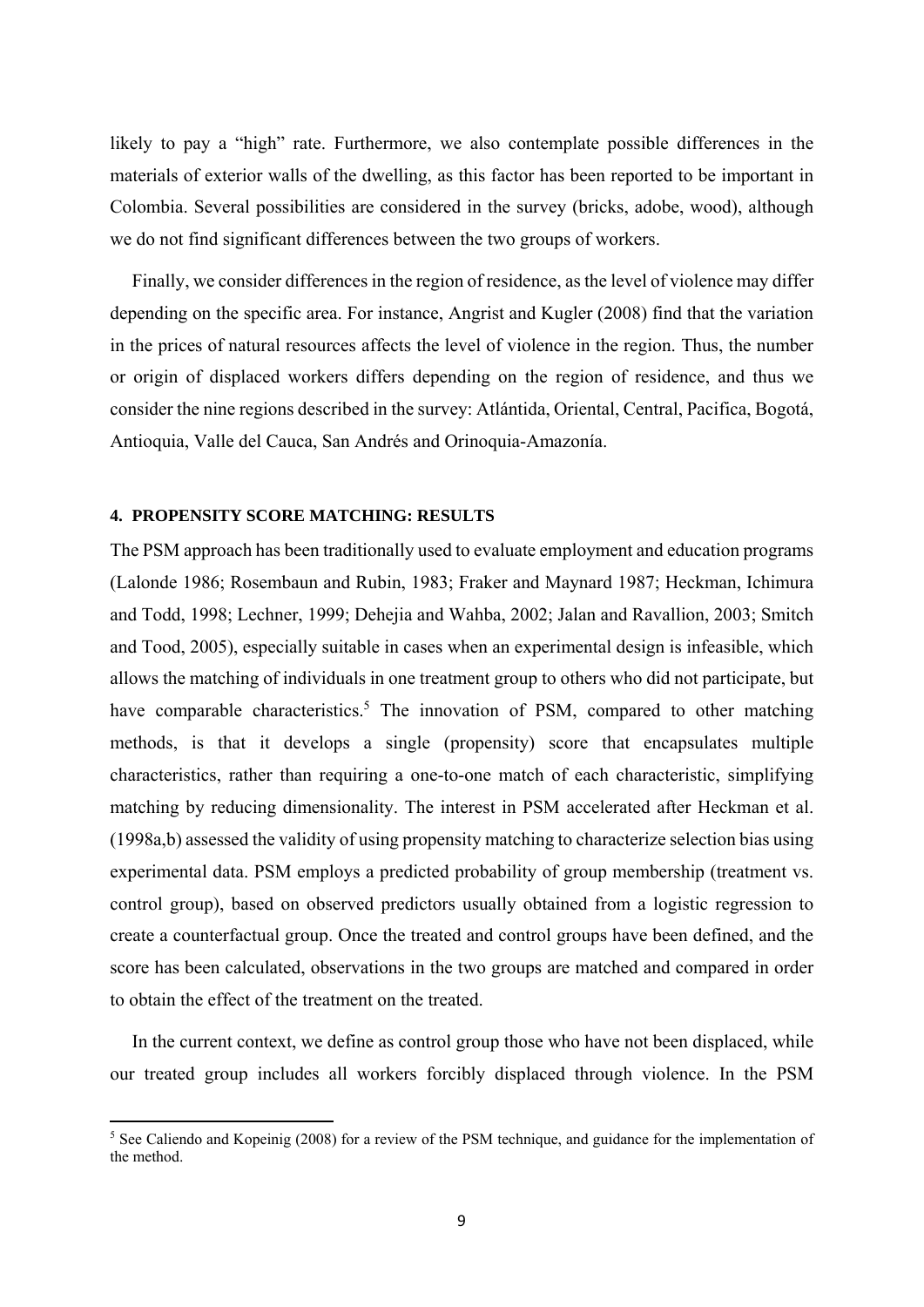approach, the main characteristic of the treatment under evaluation is its exogeneity, in the sense that the treatment is not controllable by the individuals. Then, those who are treated may choose to behave in different ways, depending on their preferences and/or characteristics, among other factors. Here, we make the assumption that the level of violence in the residence of origin is exogenous and not controllable by the individual who moved, and thus, those who moved were treated by "violence" as it reached a level that was not tolerable.

The PSM matches and calculates the propensity to participate or not, in a treatment based on the observable characteristics of individuals. If, in the calculation of the score, the required hypotheses are fulfilled, it compares the pre- and post- results independent of the participation, in the sense that it creates an unbiased estimator (Average effect of Treatment on the Treated – ATT), imposing that the participation in the treatment is the only differential factor between the treated and the control group.<sup>6</sup> This method comprises several steps. We first specify and estimate a binomial probit model of the probability of belonging to the displaced sample; and we obtain the Propensity Score (PS). Second, we impose the common support condition; that is, we restrict the non-displaced sample to observations whose estimated PS lies within the ranges of estimated PS of the displaced. Third, we pair each individual from the displaced sample with another individual from the non-displaced sample. Fourth, we compute the ATT.<sup>7</sup>

The PS is defined as the probability of being displaced, conditional on the common observed covariates (p(Xi)=Pr(i  $\epsilon$  displaced X=x)). Table 2 shows the results from the probit model of the likelihood of belonging to the displaced sample, for men and women separately. We run a probit regression of the binary indicator, taking value "1" for observations in the displaced sample, and "0" for observations in the non-displaced sample, over the set of common variables. We consider the demographic and personal characteristics described in the previous Section. In the estimation of the PS, the balancing property is fulfilled (the mean propensity score is the

<sup>6</sup> Three hypotheses (Rosenbaum y Rubin 1983; Becker and Ichino, 2002) must be fulfilled to match individuals: 1) An equilibrium must exist in the group of selected covariates, as individuals with the same Propensity Score must have the same distribution of characteristics, independently of whether they pertain to the treated group (those who experienced a forcible displacement) or not; 2) Conditional Independence Assumption (CIA, Rubin, 1997), which means that the dependent variable (wages) conditioned on covariates for the group of the treated has the same distribution as the dependent variable (wages) conditioned on covariates for the group of the treated; 3) Stable Unit Treatment Value Assumption (SUTVA, Angrits, Imbens and Rubin, 1996), which indicates that the observed result for unit I under treatment t is the same, independently of what is the assignment mechanism of the treatment, and of what treatment the rest of the units receive.

 $<sup>7</sup>$  The PSM has been done using the "psmatch2" command in STATA.</sup>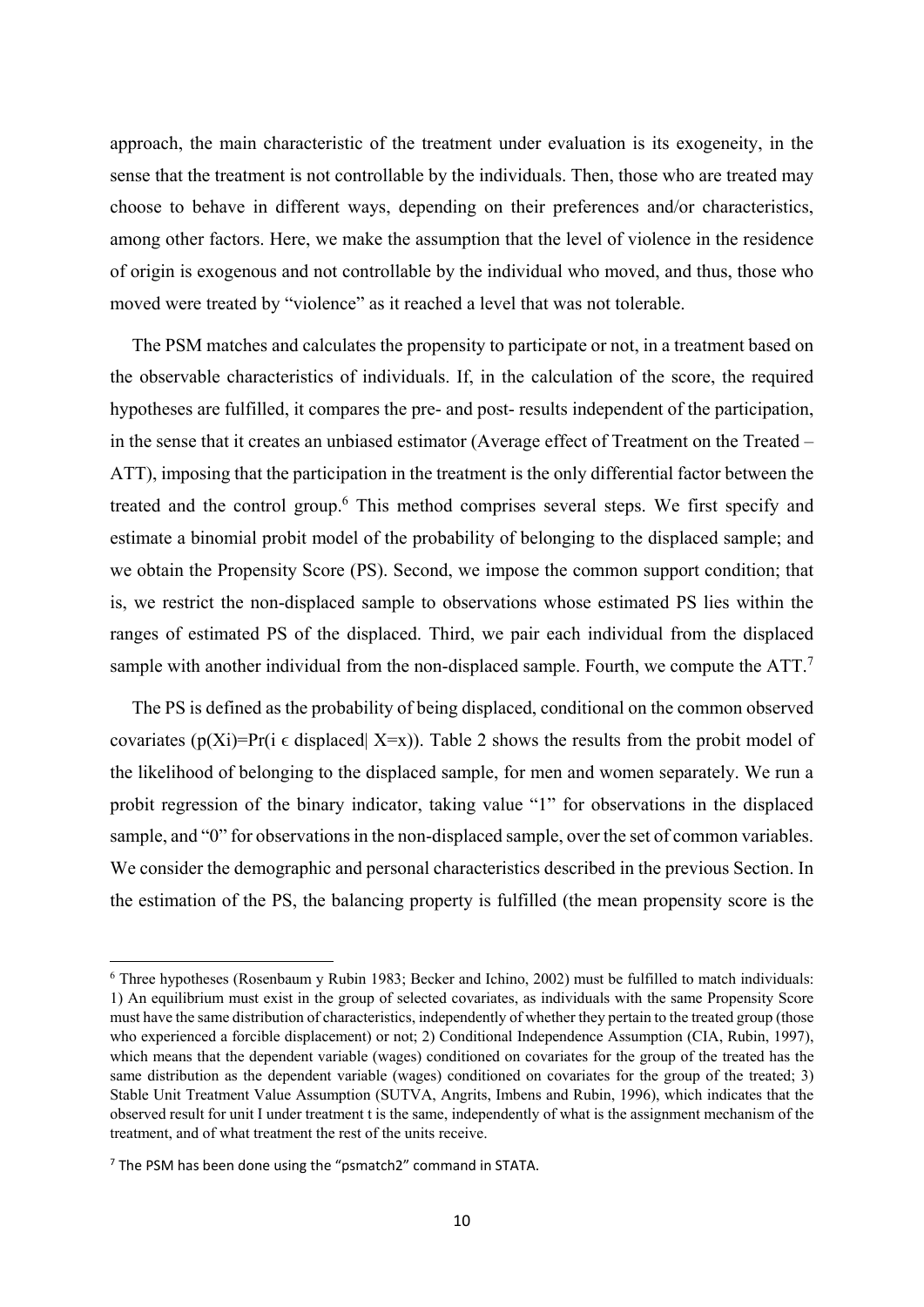same for treated and untreated individuals in each block).<sup>8</sup> Once the probit model for the probability of being displaced has been estimated, we calculate the PS (see Table A1 in the Appendix for a description of the distribution of the Propensity Score) and impose the common support restriction to obtain the ATT, in the sense that we adjust the group of non-displaced workers whose PS is in the range of the Propensity Score of the group of displaced workers.<sup>9</sup> Figure 3 shows the PS histograms for both datasets, and for men and women, respectively, showing a high degree of overlap between the two distributions, indicating that the common support assumption is satisfied. Regarding the factors that affect the probability of being displaced, we find that greater age, a lower level of education, the ownership of the dwelling (rent is related to a higher probability of being displaced, vs. ownership), if the individuals feel insecure in their place of residence, and higher rates for electricity, are all factors related to a higher probability of being a displaced worker.

Once the PS has been calculated for workers in the two groups, we match them based on the PS and calculate the effect of treatment on our variable of interest (wages). For matching of the observations, we use several methods: nearest neighbor, radius, stratification, and kernel matching (see Caliendo and Kopeinig (2008) for a description of each algorithm). For the nearest neighbor matching, each treated observation is matched with an untreated observation with the closest PS. With this method, it could be the case that several treated observations are matched to the same untreated observations, and in that case the ATT is calculated as an average difference (Becker and Ichino, 2002). But nearest neighbor matching faces the risk of bad matches, if the closest neighbour is far away. This can be avoided by imposing a tolerance level on the maximum propensity score distance (caliper). Dehejia and Wahba (2002) suggest a variant of caliper matching, called radius matching. The basic idea of this variant is to use not only the nearest neighbour within each caliper, but all of the comparison members within the

<sup>8</sup> In the literature of the evaluation of public policies/programs, researchers must face the dimensionality problem, which is the lack of common support between treated and untreated groups with cells containing treated observations and/or untreated observations only, and it arises when the number of covariates is large, or many of the covariates have many values, or are continuous. In this framework, the "Balancing Property" establishes that the mean propensity score must not be different for treated and untreated individuals in each cell, and if this property is not fulfilled, a less parsimonious specification of the propensity score is needed. The fulfilling of this property prevents us from introducing all the categorical variables as vectors of dummy variables, and some are included as continuous covariates.

<sup>9</sup> In the process, 10 and 8 blocks are created for men and women, respectively. Hypothesis 1 (Equilibrium condition) is fulfilled as in each interval of the PS its mean value does not differ between the treated and untreated observations; that is, the average PS is the same for displaced and non-displaced workers in each block.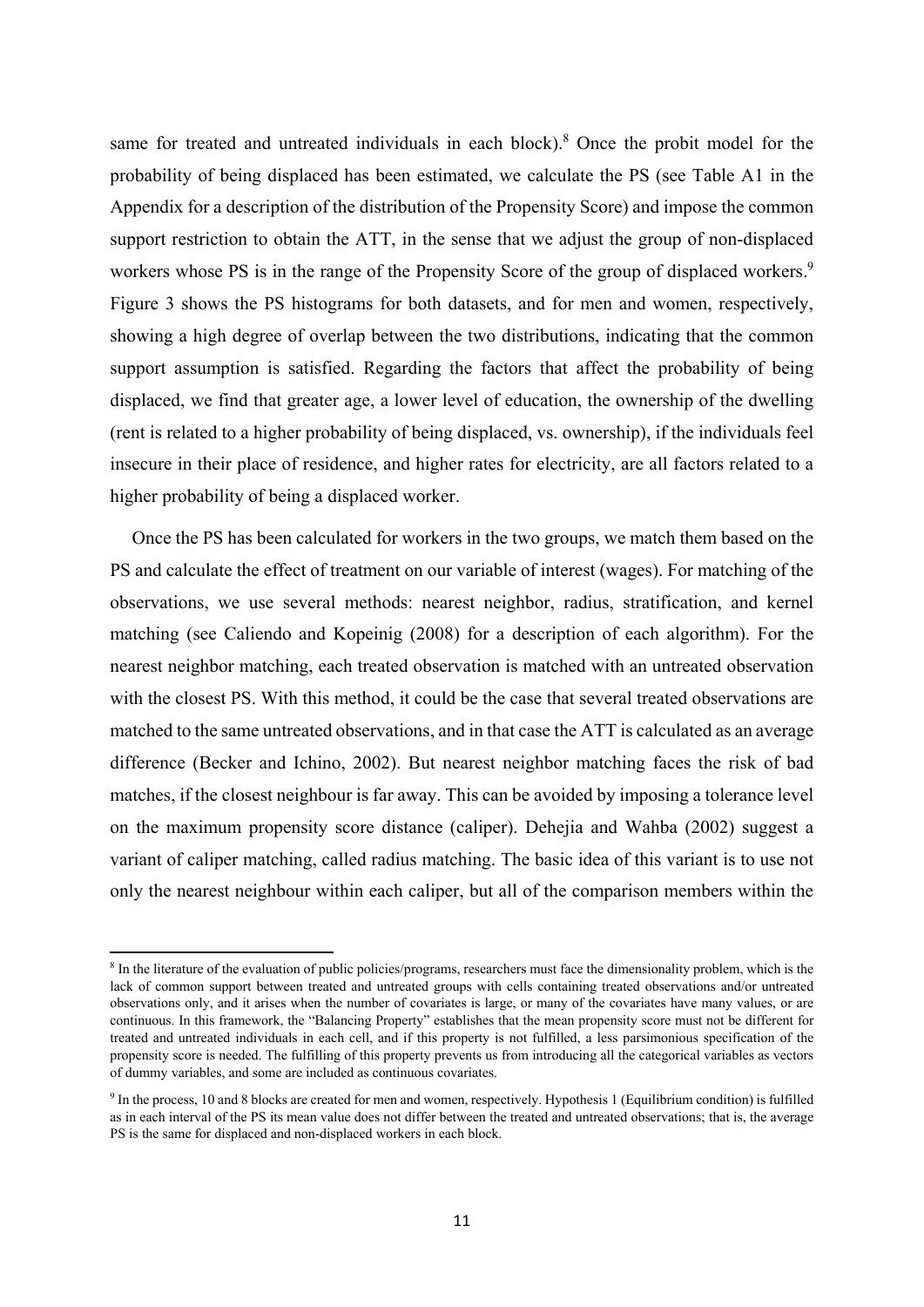caliper. A benefit of this approach is that it uses only as many comparison units as are available within the caliper and therefore allows for usage of extra (fewer) units when good matches are (not) available. Hence, it reduces the risk of bad matches

The idea of stratification matching is to partition the common support of the propensity score into a set of intervals (strata) and to calculate the impact within each interval by taking the mean difference in outcomes between treated and control observations. This method is also known as interval matching, blocking, and sub-classification (Rosenbaum and Rubin, 1983). Cochrane and Chambers (1965) show that five subclasses are often enough to remove 95% of the bias associated with a single covariate. Since, as Imbens (2004) notes, all bias under 'unconfoundedness' is associated with the propensity score, suggesting that under normality the use of five strata removes most of the bias associated with all covariates.

The matching algorithms described so far have in common that only a few observations from the comparison group are used to construct the counterfactual outcome of a treated individual. Kernel matching is a non-parametric matching estimator that uses weighted averages of all individuals in the control group to construct the counterfactual outcome. Thus, one major advantage of this approach is the lower variance that is achieved, because more information is used. A drawback of this method is that, potentially, observations are used that are bad matches. Hence, the proper imposition of the common support condition is of major importance for this procedure.

Panels A and B of Table 3 show the results of estimating the ATT based on the nearest neigbour, stratification, radius (0.001), radius (0.01), and kernel matching, for men and women, respectively. Wages have been transformed to log form so that the effects can be interpreted as changes in percentage points. We show the ATT, the standard error of the ATT, and the t-ratio calculated as the ratio between the ATT (in absolute values) and its standard error. T-ratios higher than 1.96 indicate that the effect is statistically significant at the 9% confidence level. We observe that, in all cases, the t-ratios are higher than 1.96, indicating, independently of the algorithm matching used to calculate the ATT, that we obtain a statistically significant effect. In the case of men, the ATT calculated using the nearest neigbour, stratification, radius (0.001), radius (0.01), and kernel matching are -0.06, -0.065, -0.129, -0.222 and -0.207, respectively. In the case of women, the corresponding ATT are -0.189, -0.173, -0.288, -0.416, and -0.374, respectively. Thus, we find that forced displacement decreases by between 6% and 22% the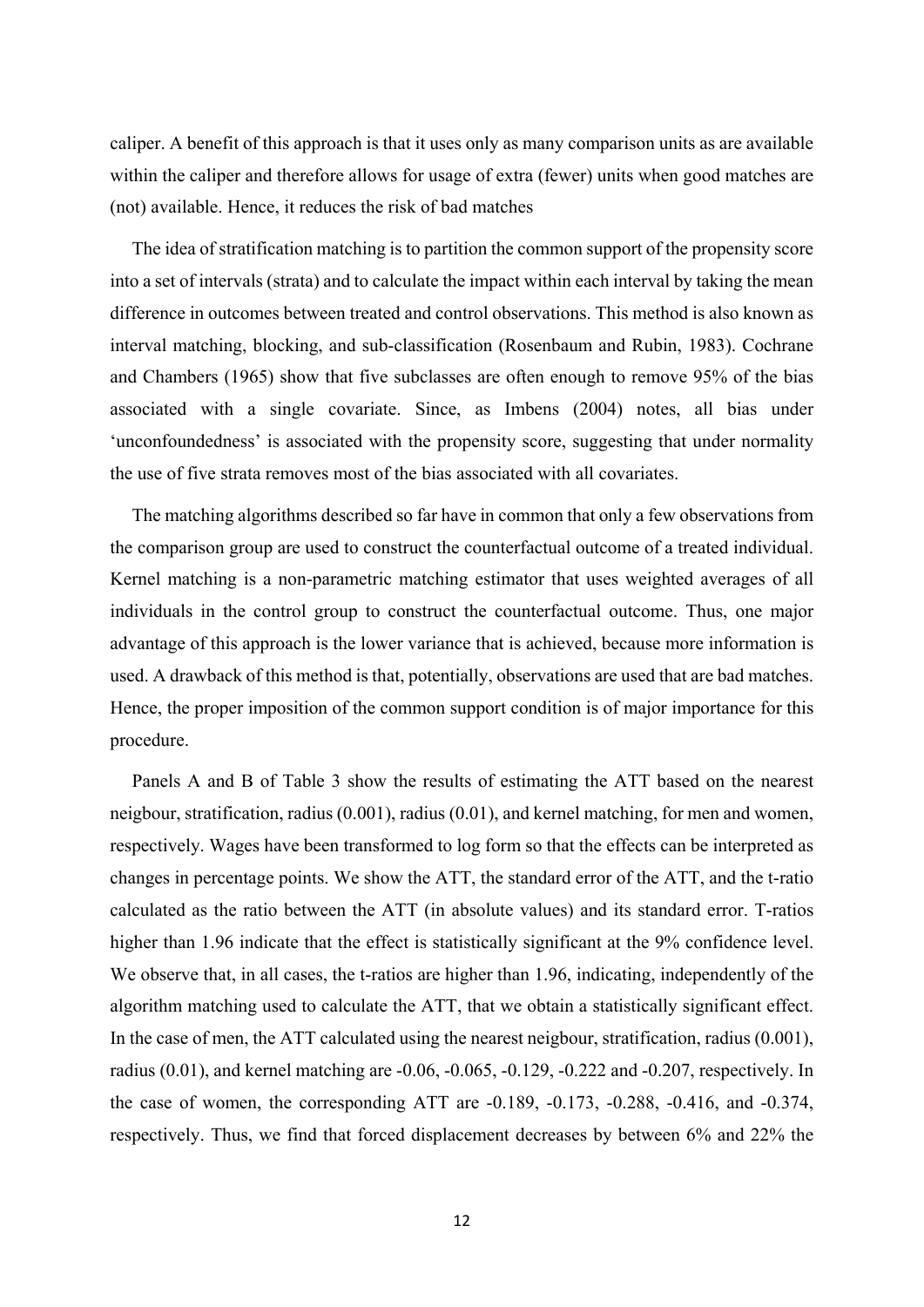wages of males, and by between 17% and 37% the wages of females, compared to their nondisplaced counterparts.

#### **5. CONCLUSIONS**

In this paper, we analyze how forcible displacements caused by violent conflict affect the wages of workers in Colombia. This analysis is important, as the phenomenon is far from disappearing, and has become a global concern. Using the data offered by the Quality of Life Survey (QLS) in Colombia for the years 2011 to 2014, we compare the wages of those who were forced to abandon their place of residence, through violence, with those who were not forced to do so, and we find that forcible displacement decreases by between 6% and 22% the wages of males, and by between 17% and 37% the wages of females, relative to their non-displaced counterparts.

Our results are consistent with prior results showing that forced displacements due to violence negatively affect labor market outcomes; when combined with the cases where one member of the couple dies in a violent conflict, the economic conditions lead to lives of isolation and marginalization. Thus, we have identified a source of income inequality in a country already characterized by a high level of inequality, and thus public policies focused on mitigating the negative impact of forced displacements, via subsidies or reduction in prices of public services, may help to alleviate such conditions. Furthermore, this negative effect has a greater impact on women, who are an important factor in the educational and childcare systems. Finally, forced displacements contribute negatively to the development of the country, and pose unique challenges for crafting state policy to effectively mitigate the impacts of displacement, and an analysis of the economic consequences of this phenomenon may help to guide public policies of alleviation.

Our results will encourage future research on this topic, at the theoretical and empirical levels, seeking, especially, to find answers to the question of why women in particular are more affected by this negative shock. One extension to the analysis would be to analyze why the subsidies given by the Colombian government are insufficient in solving this problem. Subsidies and psychological support must form a basis for displaced individuals, as they are exiled from their regions of origin, with few, if any, resources, in conditions of fear and anguish. Colombia has a well- developed judicial framework, but its serious challenge is to make it work.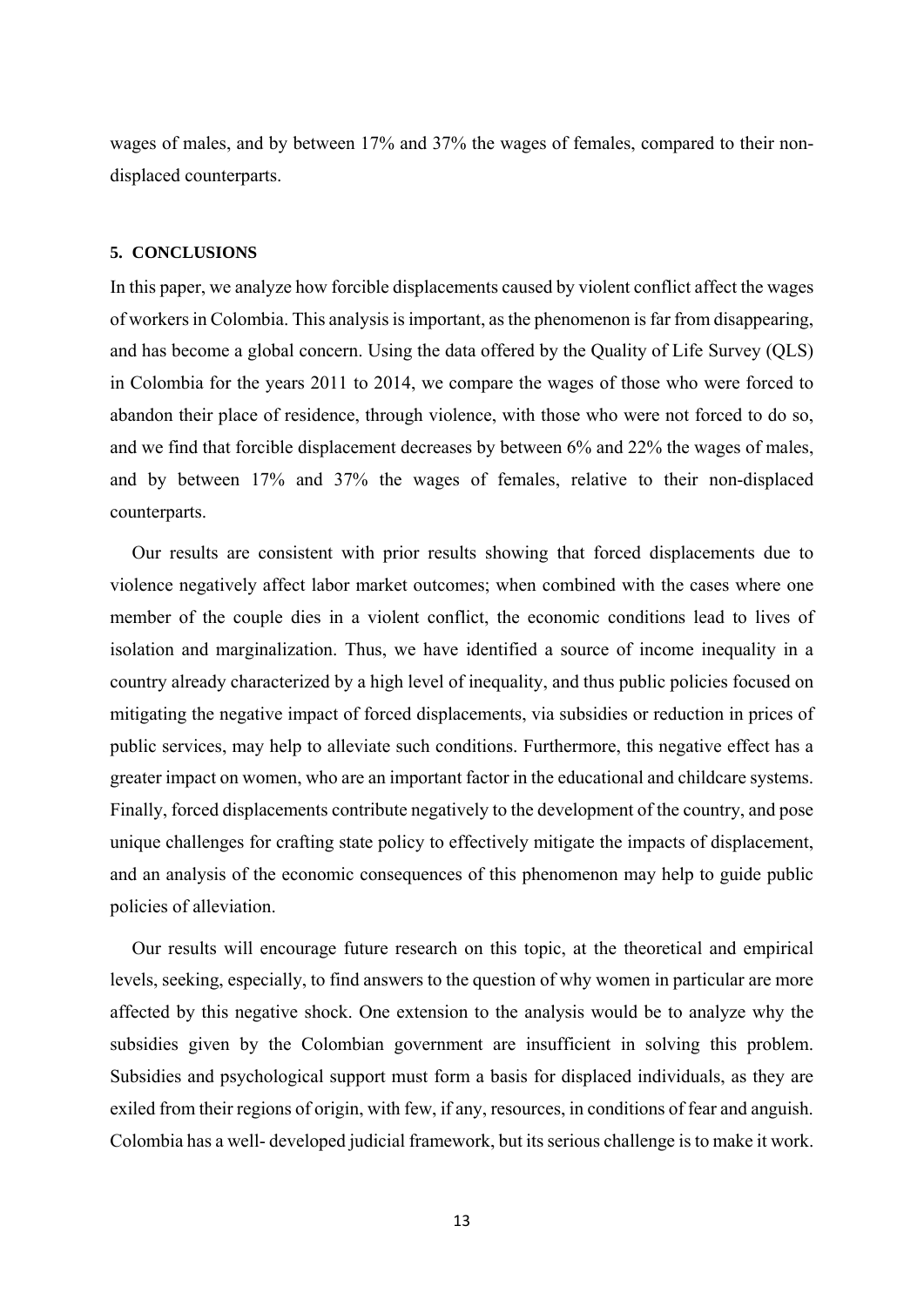Another extension would be the analysis of labor-force participation decisions. Here we have focused on wages, assuming that labor-force participation decisions are exogenous to the treatment. However, it is necessary to analyze the extent to which the displaced behave differently behavior in the labor market, which may also help to explain income inequality.

One of the limitations of our analysis is that the sample of displaced people is relatively small, given the difficulties of finding individuals willing to answer the questions used in the survey. As the survey is implemented in the future, the sample size will increase, and more topics related to forcible displacement will come to the fore.

#### **REFERENCES**

- Abadie, A., & Gardeazabal, J. (2003). The economic costs of conflict: A case study of the Basque Country. *American Economic Review*, 93, 113-132.
- Angel-Urdinola, D. F., & Wodon, Q. (2006). The gender wage gap and poverty in Colombia. Labour, 20, 721-739.
- Angrist, J. D., Imbens, G. W., & Rubin, D. B. (1996). Identification of causal effects using instrumental variables. Journal of the American Statistical Association, 91, 444-455.
- Angrist, J. D., & Kugler, A. D. (2008). Rural windfall or a new resource curse? Coca, income, and civil conflict in Colombia. The Review of Economics and Statistics, 90, 191-215.
- Attanasio, O., Goldberg, P. K., & Pavcnik, N. (2004). Trade reforms and wage inequality in Colombia. Journal of Development Economics, 74, 331-366.
- Becker, S. O., & Ichino, A. (2002). Estimation of average treatment effects based on propensity scores. The Stata Journal, 2, 358-377.
- Bell, L. A. (1997). The impact of minimum wages in Mexico and Colombia. Journal of Labor Economics, 15, S102-S135.
- Birchenall, J. A. (2001). Income distribution, human capital and economic growth in Colombia. Journal of Development Economics, 66, 271-287.
- Blattman, C., & Miguel, E. (2009). Civil War. NBER Working Paper No. 14801.National Bureau of Economic Research.
- Blattman, C., & Miguel, E. (2010). Civil war. Journal of Economic Literature, 48, 3-57.
- Bonikowska, A., & Morissette, R. (2012). Earnings losses of displaced workers with stable labour market attachment: recent evidence from Canada. Statistics Canada.
- Bourguignon, F., Nuñez, J., & Sanchez, F. (2003). A structural model of crime and inequality in Colombia. Journal of the European Economic Association, 1, 440-449.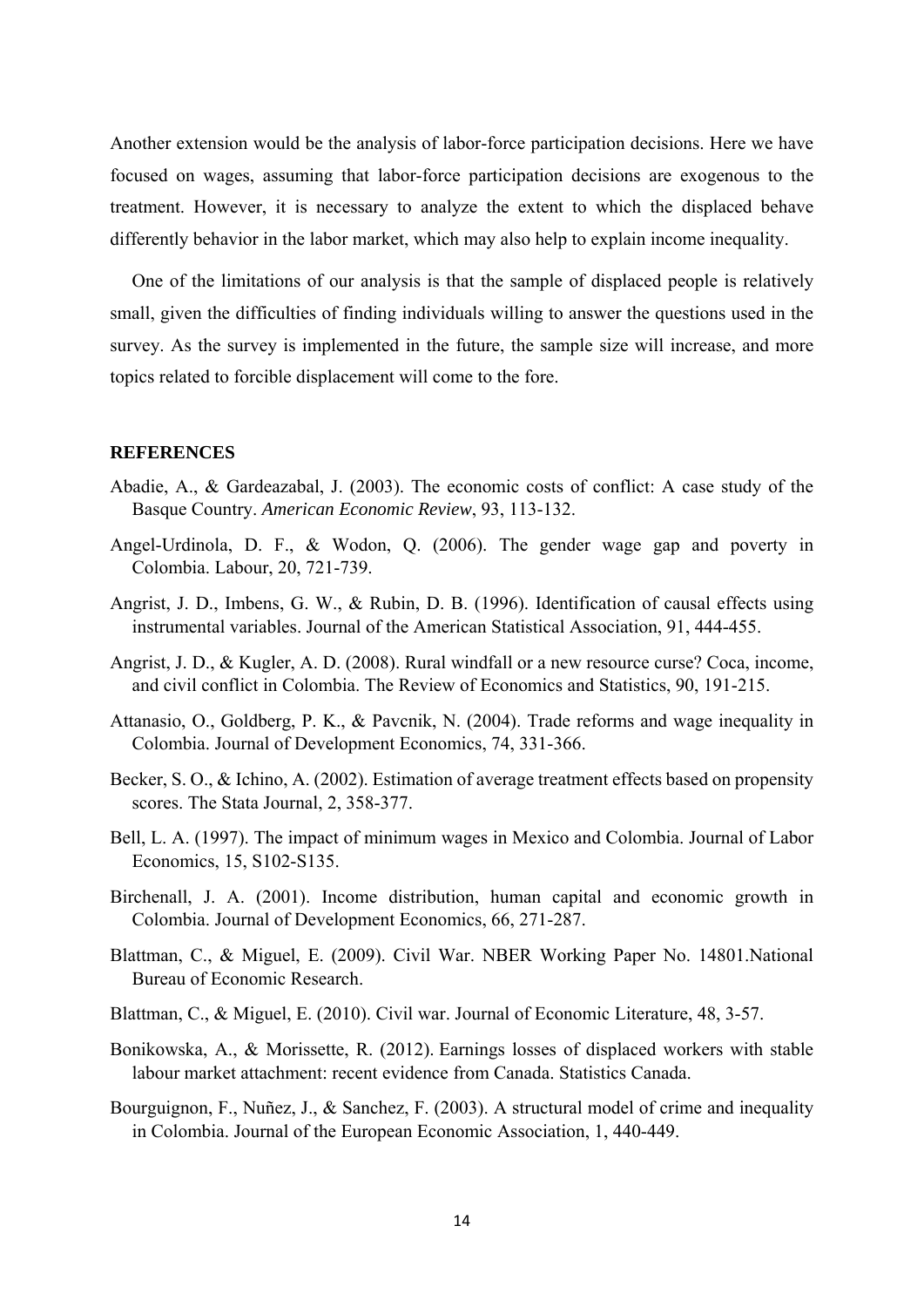- Caliendo, M., & Kopeinig, S. (2008). Some practical guidance for the implementation of propensity score matching. Journal of Economic Surveys, 22, 31-72.
- Castilla, E. J. (2005). Social networks and employee performance in a call center1. American Journal of Sociology, 110, 1243-1283.
- Cochran, W. G., & Chambers, S. P. (1965). The planning of observational studies of human populations. Journal of the Royal Statistical Society Series A, 128, 234-266.
- Collier, P., Hoeffler, A., & Pattillo, C. A. (1999). Flight capital as a portfolio choice. World Bank Working Paper 2066, Washington, DC.
- Collier, P., Hoeffler, A., & Pattillo, C. (2004). Africa's exodus: Capital flight and the brain drain as portfolio decisions. Journal of African Economies, 13, ii15-ii54.
- Couch, K. A., & Placzek, D. W. (2010). Earnings losses of displaced workers revisited. The American Economic Review, 100, 572-589.
- Dehejia, R. H., & Wahba, S. (1999). Causal effects in nonexperimental studies: Reevaluating the evaluation of training programs. Journal of the American Statistical Association, 94, 1053-1062.
- Dehejia, R. H., & Wahba, S. (2002). Propensity score-matching methods for nonexperimental causal studies. Review of Economics and Statistics, 84, 151-161.
- Deininger, K. W. (2003). Land policies for growth and poverty reduction. World Bank Publications.
- Deininger, K. (2003). Causes and consequences of civil strife: micro-level evidence from Uganda. Oxford Economic Papers, 55, 579-606.
- Dube, O., & Vargas, J. F. (2013). Commodity price shocks and civil conflict: Evidence from Colombia. The Review of Economic Studies, 80, 1384-1421.
- Eliason, M., & Storrie, D. (2006). Lasting or latent scars? Swedish evidence on the long-term effects of job displacement. Journal of Labor Economics, 24, 831-856.
- Engel, S., & Ibáñez, A. M. (2007). Displacement Due to Violence in Colombia: A Household Level Analysis. Economic Development and Cultural Change, 55, 335-365.
- Fields, G. S. (1979). Place-to-place migration: Some new evidence. The Review of Economics and Statistics, 61, 21-32.
- Fields, G. S., & Schultz, T. P. (1980). Regional inequality and other sources of income variation in Colombia. Economic Development and Cultural Change, 28, 447-467.
- Fraker, T., & Maynard, R. (1987). The adequacy of comparison group designs for evaluations of employment-related programs. Journal of Human Resources, 22, 194-227.
- Garay, L. J. (2008). Proceso nacional de verificación de los derechos de la población desplazada. First Report to the Colombian Constitutional Court.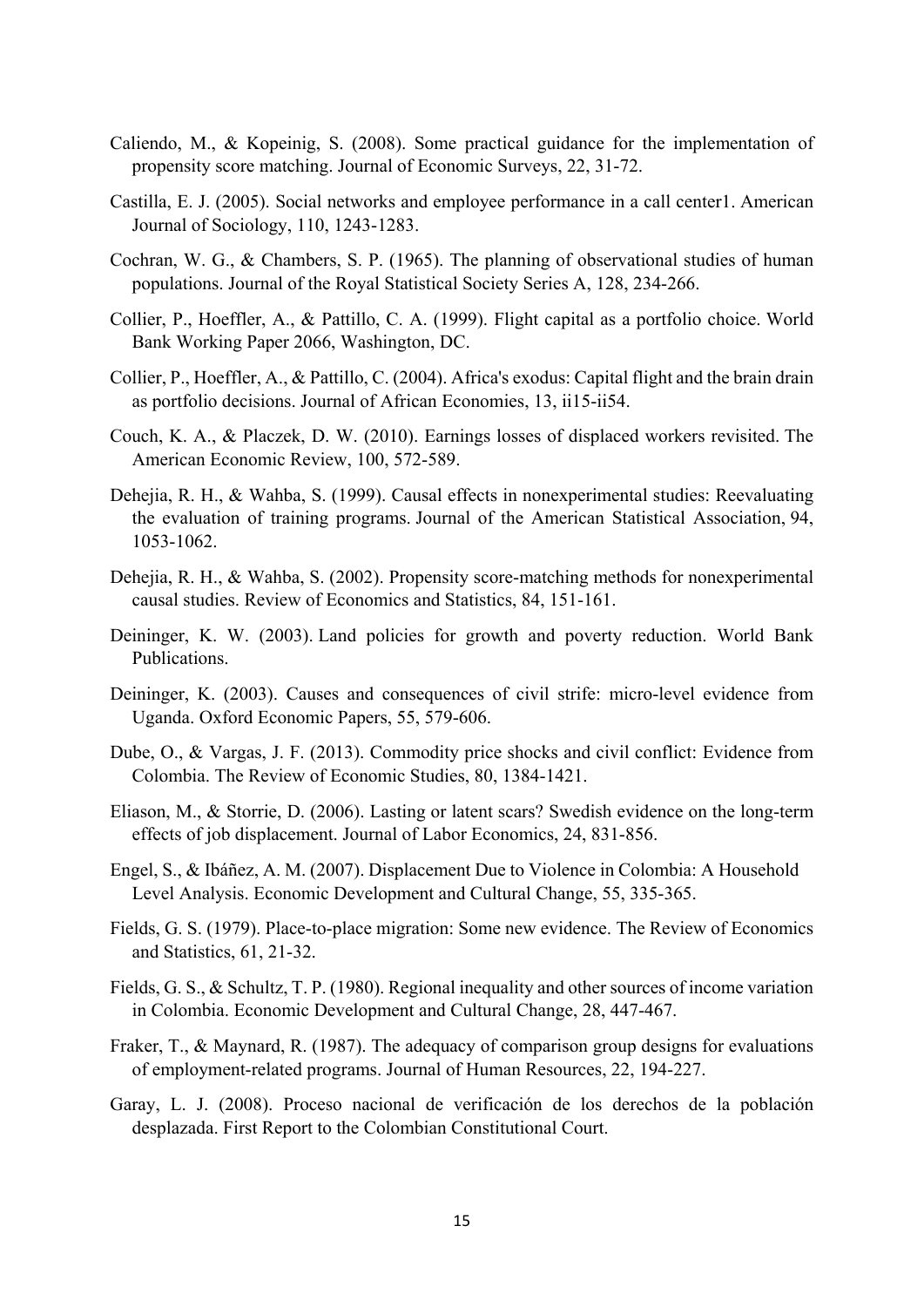- Heckman, J. J. (1979). Sample selection bias as a specification error. Econometrica: Journal of the Econometric Society, 47, 153-161.
- Heckman, J., Ichimura, H., Smith, J., & Todd, P. (1998a). Characterizing selection bias using experimental data (No. w6699). National Bureau of Economic Research.
- Heckman, J. J., Ichimura, H., & Todd, P. (1998b). Matching as an econometric evaluation estimator. The Review of Economic Studies, 65, 261-294.
- Hijzen, A., Upward, R., & Wright, P. W. (2010). The income losses of displaced workers. Journal of Human Resources, 45, 243-269.
- Ibañez, A.M. (2009). "Forced displacement in Colombia: Magnitude and causes." The Economics of Peace and Security, 4, 48-54.
- Ibáñez, A. M., & Moya, A. (2006). The Impact of Intra-State Conflict on Economic Welfare and Consumption Smoothing: Empirical Evidence for the Displaced Population in Colombia. Available at SSRN 1392415.
- Ibáñez, A. M., & Moya, A. (2007). ¿Cómo deteriora el desplazamiento forzado el bienestar de los hogares desplazados? Análisis y determinantes del bienestar en los municipios de recepción (No. 012865). FEDESARROLLO.
- Ibáñez, A. M., & Querubín, P. (2004). Acceso a tierras y desplazamiento forzado en Colombia. Documento Cede, 23, 1-114.
- Ibáñez, A. M., & Velásquez, A. (2008). El impacto del desplazamiento forzoso en Colombia: condiciones socioeconómicas de la población desplazada, vinculación a los mercados laborales y políticas públicas. CEPAL.
- Imbens, G. W. (2004). Nonparametric estimation of average treatment effects under exogeneity: A review. Review of Economics and Statistics, 86, 4-29.
- Jacobson, L. S., LaLonde, R. J., & Sullivan, D. G. (1993). Earnings losses of displaced workers. American Economic Review, 83, 685-709.
- Jalan, J., & Ravallion, M. (2003). Estimating the benefit incidence of an antipoverty program by propensity-score matching. Journal of Business & Economic Statistics, 21, 19-30.
- Knight, M., Loayza, N., & Villanueva, D. (1996). The peace dividend: military spending cuts and economic growth. World Bank Policy Research Working Paper, (1577).
- Kondylis, F. (2008). Agricultural outputs and conflict displacement: Evidence from a policy intervention in Rwanda. Economic Development and Cultural Change, 57, 31-66.
- Kondylis, F. (2010). Conflict displacement and labor market outcomes in post-war Bosnia and Herzegovina. Journal of Development Economics, 93, 235-248.
- LaLonde, R. J. (1986). Evaluating the econometric evaluations of training programs with experimental data. American Economic Review, 76, 604-620.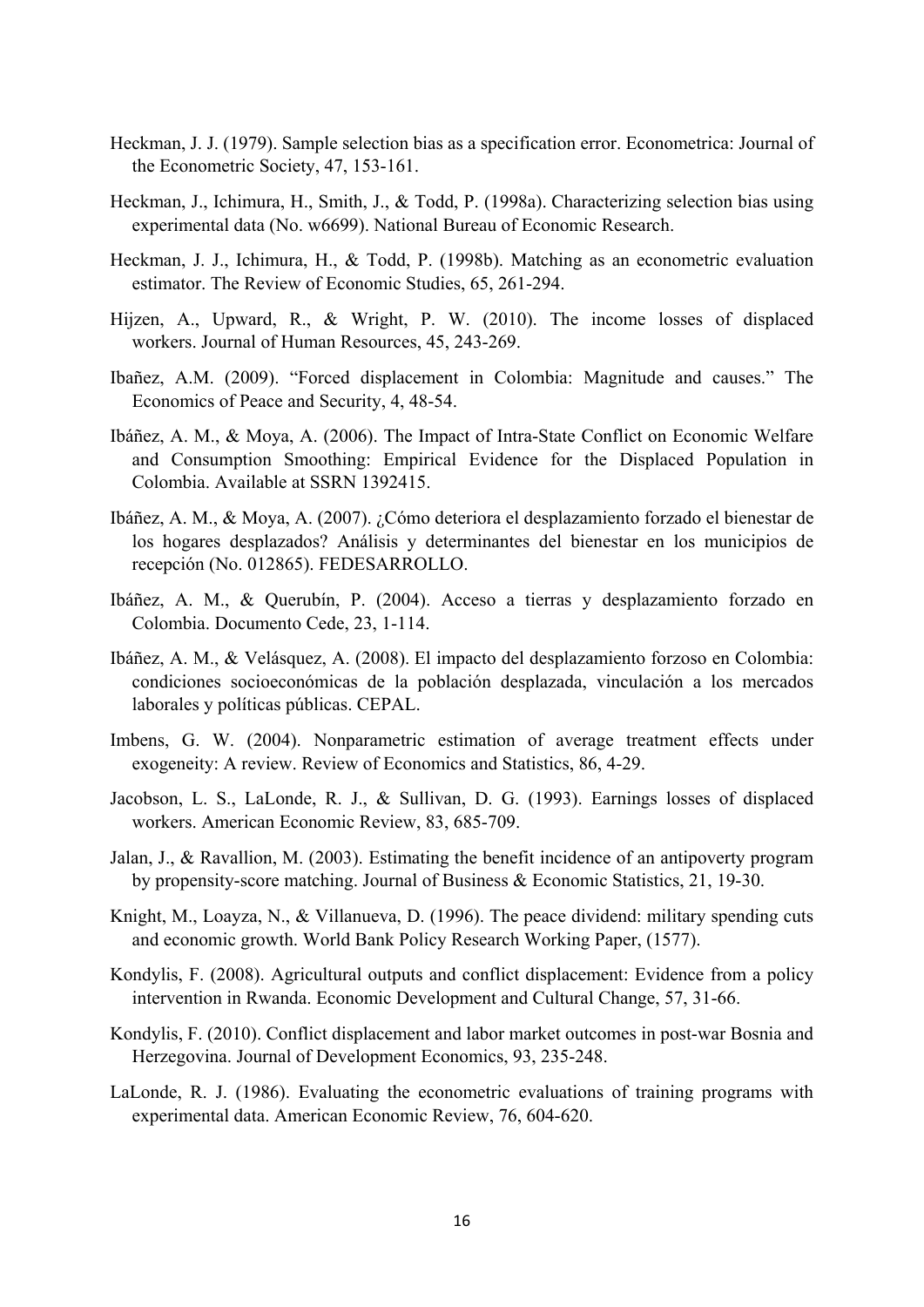- Lechner, M. (1999). An evaluation of public-sector-sponsored continuous vocational training programs in East Germany. University of St. Gallen Working Paper, (9901).
- Meertens, D., & Stoller, R. (2001). Facing destruction, rebuilding life: Gender and the internally displaced in Colombia. Latin American Perspectives, 28, 132-148.
- Mohan, R., & Sabot, R. (1988). Educations expansion and the inequality of pay: Colombia 1973-78. Oxford Bulletin of Economics and Statistics, 50, 175-182.
- Mouw, T. (2003). Social capital and finding a job: Do contacts matter? American Sociological Review, 68, 868-898.
- Profamilia (2014). Encuesta Nacional de Demografía y Salud. 2010
- Rosenbaum, P. R., & Rubin, D. B. (1983). The central role of the propensity score in observational studies for causal effects. Biometrika, 70, 41-55.
- Rubin, D. B. (1997). Estimating causal effects from large data sets using propensity scores. Annals of Internal Medicine, 127, 757-763.
- Sanders, J. M., & Nee, V. (1996). Immigrant self-employment: The family as social capital and the value of human capital. American Sociological Review, 61, 231-249.
- Schmieder, J. F., von Wachter, T., & Bender, S. (2010). The long-term impact of job displacement in Germany during the 1982 recession on earnings, income, and employment (No. 2010, 1). IAB discussion paper.
- Seguino, S. (2000). Gender inequality and economic growth: A cross-country analysis. World Development, 28, 1211-1230.
- Seim, D. (2012). Job displacement and labor market outcomes by skill level (No. wp2012-4). Bank of Estonia.
- Smith, J. A., & Todd, P. E. (2005). Does matching overcome LaLonde's critique of nonexperimental estimators? Journal of Econometrics, 125, 305-353.
- Weichselbaumer, D., & Winter-Ebmer, R. (2005). A Meta-Analysis of the International Gender Wage Gap. Journal of Economic Surveys, 19, 479-511.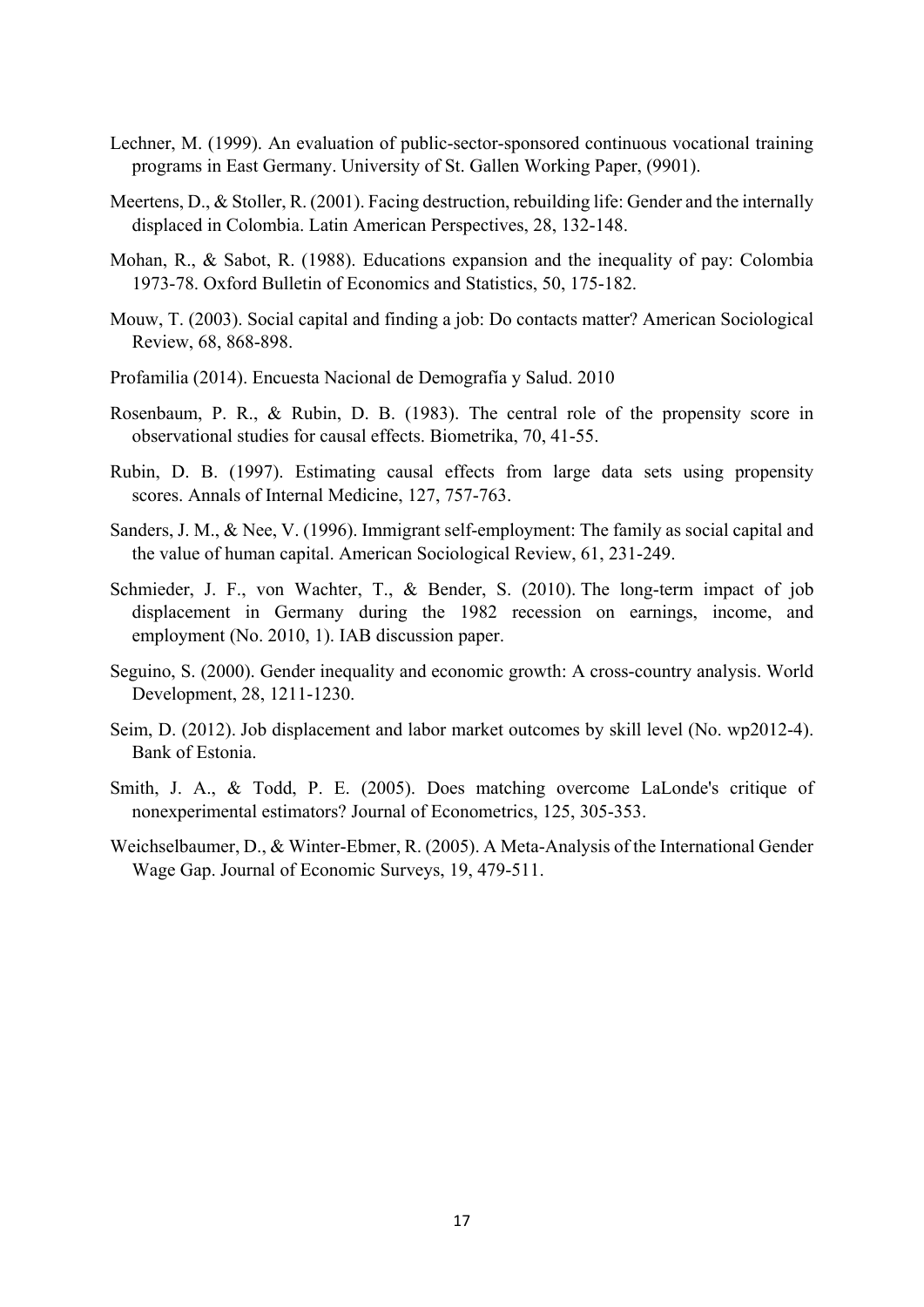### **LINKS TO STATISTICAL SOURCES**

http://www.dane.gov.co/index.php/esp/estadisticas-sociales/pobreza/87-sociales/calidad-devida/5405-pobreza-monetaria-y-multidimensional-2013 (DANE, 2013)

https://www.cia.gov/library/publications/the-world factbook/rankorder/2172rank.html (The World Factbook, 2014).

http://www.internal-displacement.org/ (IDMC).

http://www.internal-displacement.org/global-figures (IDMC).

http://rni.unidadvictimas.gov.co/ (UARIV).

http://www.codhes.org/ (CODHES).

https://www.icrc.org/es/homepage (CICR).

http://www.dane.gov.co/index.php/estadisticas-sociales/calidad-de-vida-ecv (QLS)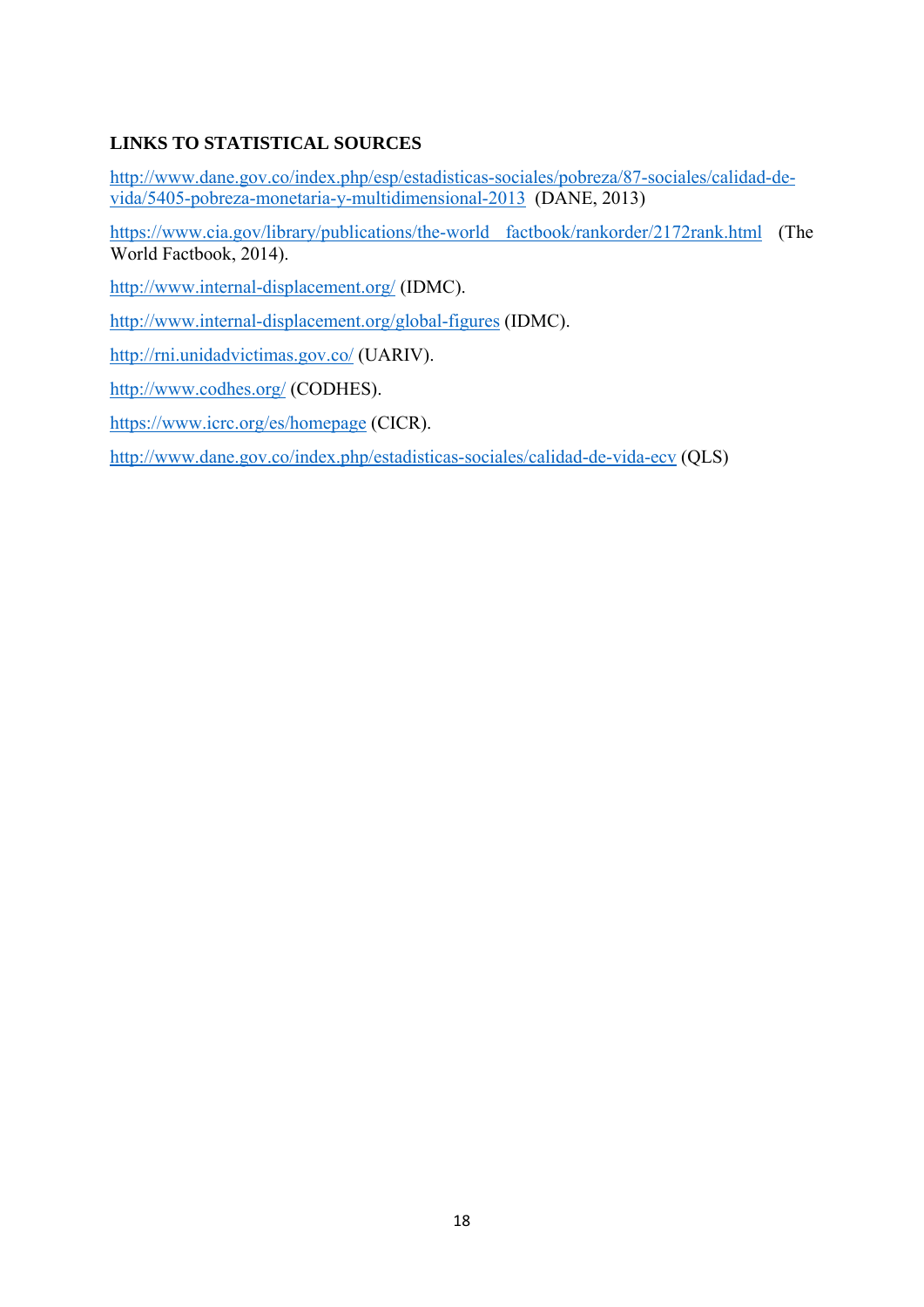

**Figure 1 Forced displacements in Colombia, 1985-2013** 

Notes: Author's calculation. CODHES is the acronym for "Consultoria para los derechos humanos y el desplazamiento", a prívate institution aimed at collecting statistics regarding human rights, including statistics for forced displacements. UARIV is the acronym for "Unidad para la atención y reparación integral a las victimas".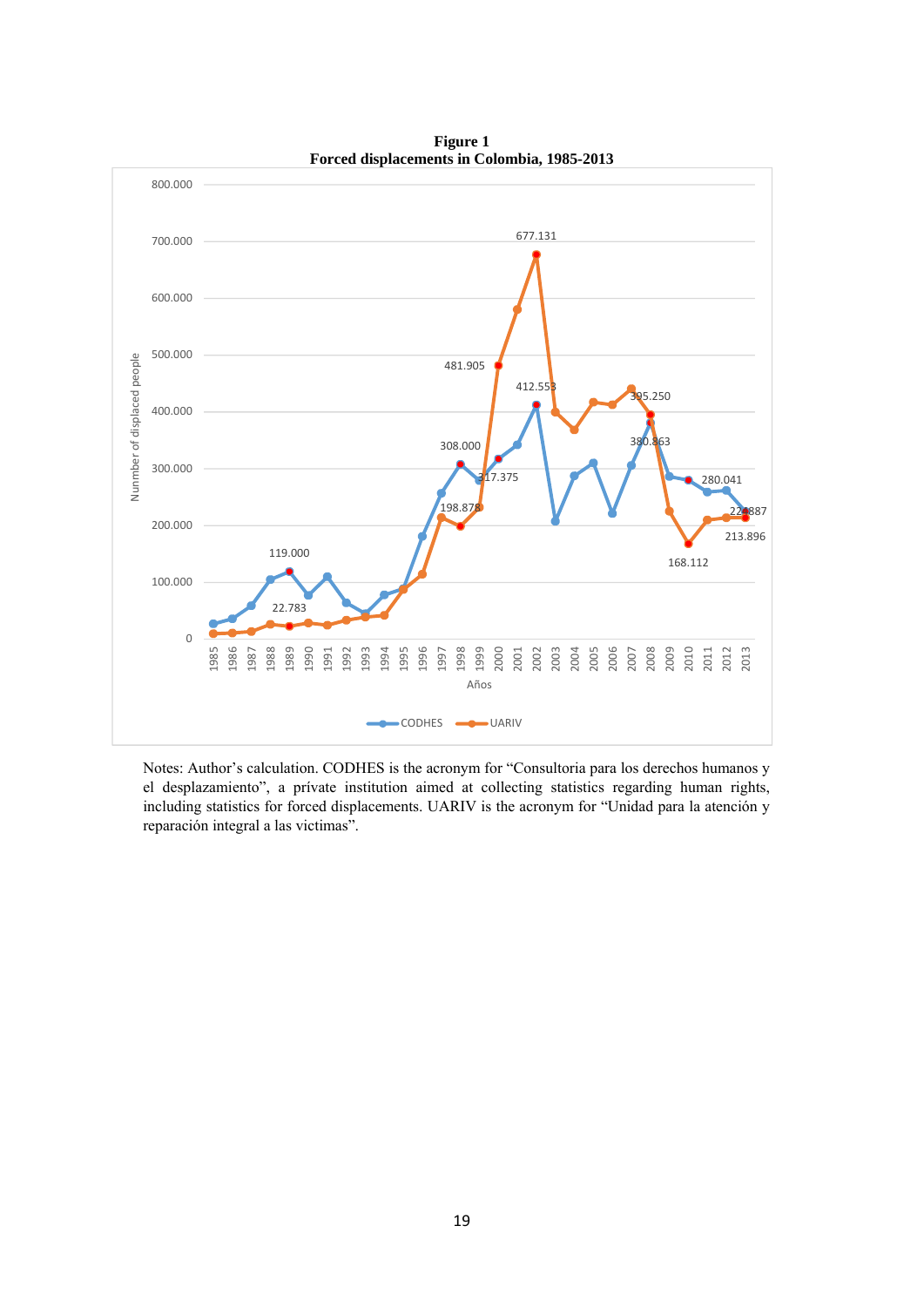

**Figure 2 Global Internal displacements, 2013** 

Notes: Authors calculations using the data from the "Observatorio de Desplazamiento Interno (IDMC)".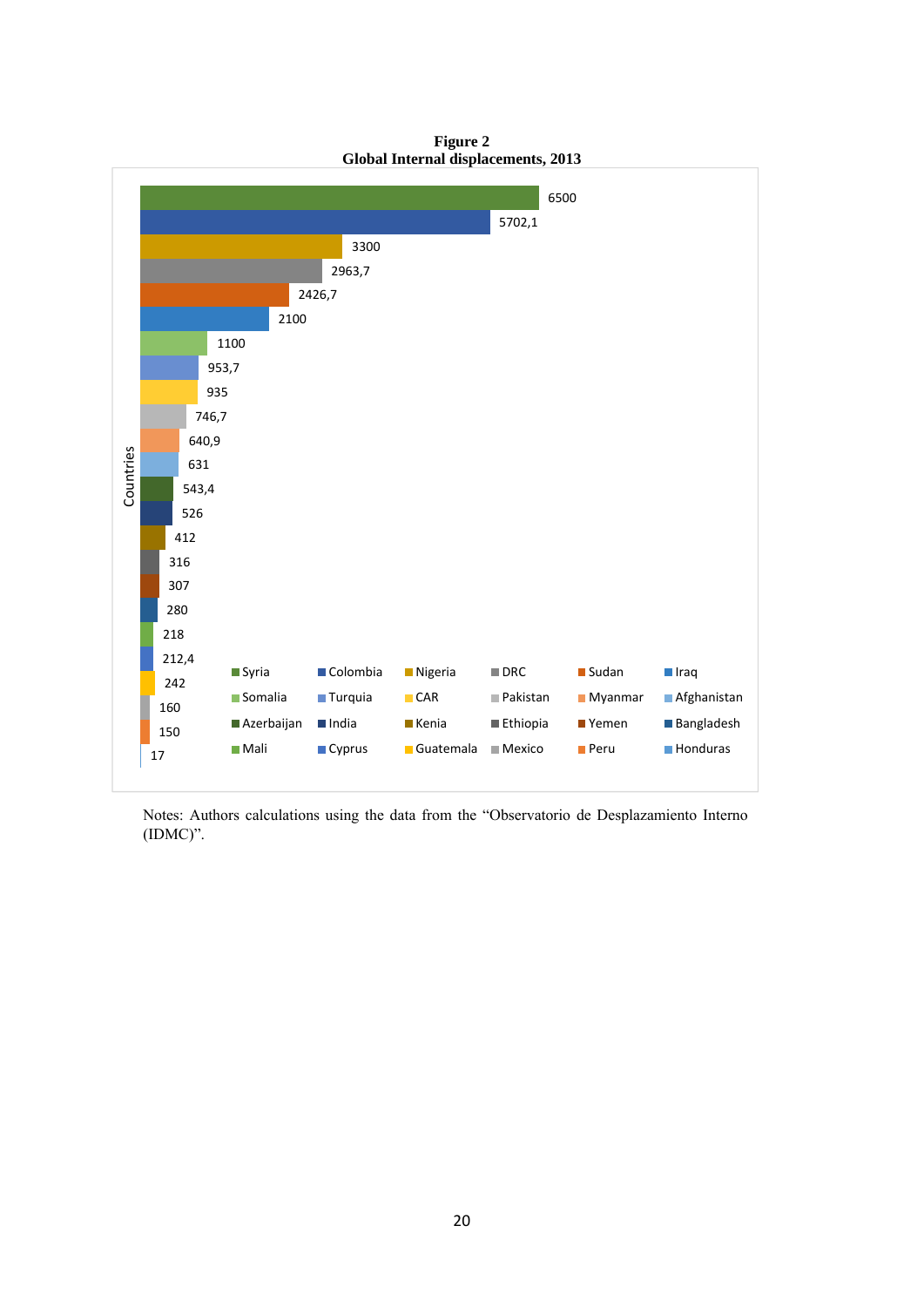



*Notes:* Standard deviations in parentheses in Columns (1) and (2). The sample includes male respondent who are 18-60 years old, are not retired, nor students, obtained from the Quality of Life Survey (2011-2014) in Colombia. The displaced are defined as those individuals responding "Risk to my life, freedom, or physical integrity, caused by violence" to the question "What is the main reason you changed your residence to the current place?", while the non-displaced are those individuals who never changed their place of residence.

**Figure 3 Distribution of the estimated propensity score**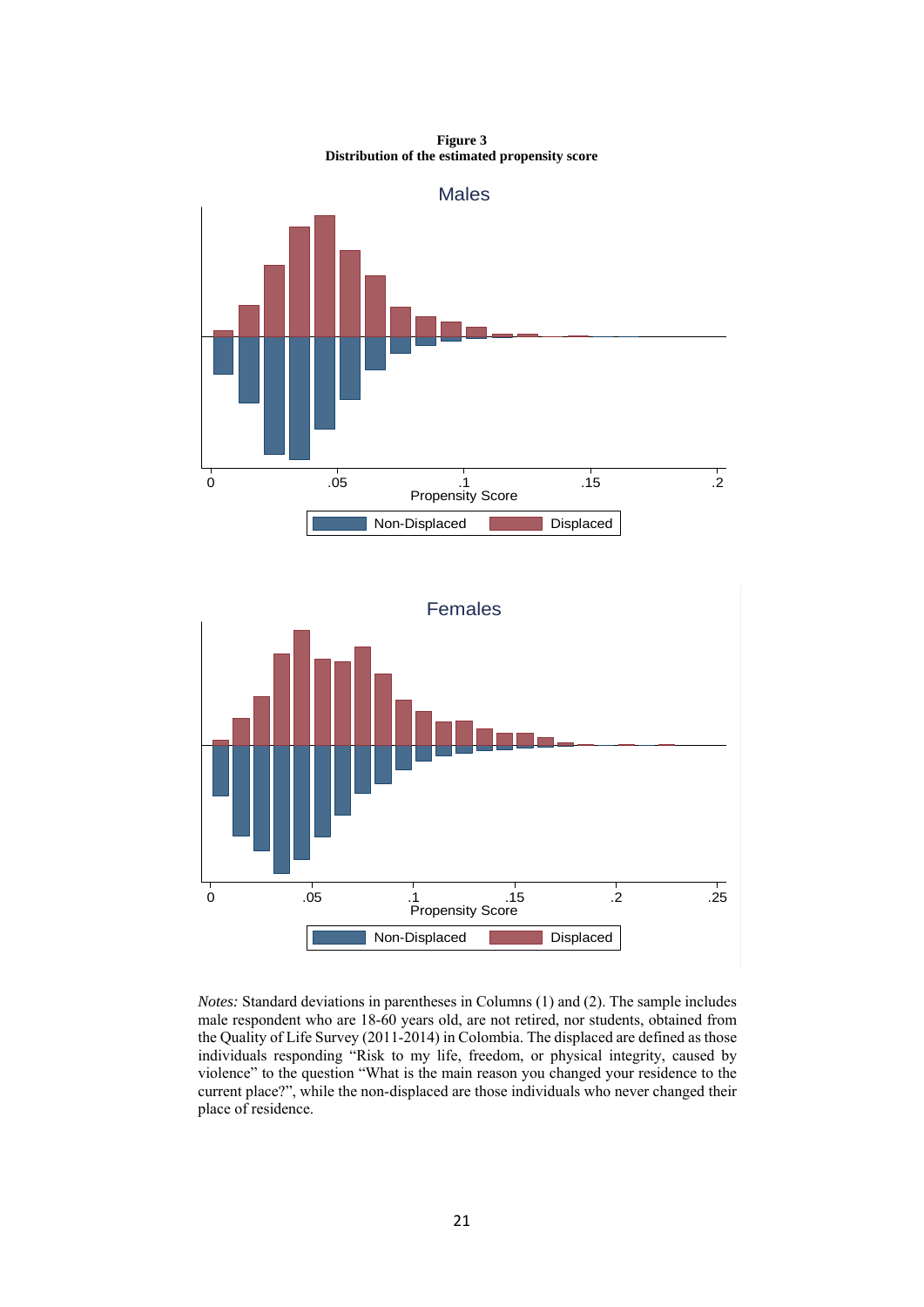|                                                           |              |                  |              |                  | <b>Table 1</b>                          |                    |              |                  |              |                  |                                         |                   |
|-----------------------------------------------------------|--------------|------------------|--------------|------------------|-----------------------------------------|--------------------|--------------|------------------|--------------|------------------|-----------------------------------------|-------------------|
|                                                           |              | (1)              |              | (2)              | <b>Sum Stats</b><br>(3)                 | (4)                |              | (5)              |              | (6)              | (7)                                     | (8)               |
|                                                           |              |                  |              | <b>Males</b>     |                                         |                    |              |                  |              | <b>Females</b>   |                                         |                   |
|                                                           |              | Non-displaced    |              | <b>Displaced</b> | <b>Diff Non-</b><br>displaced/displaced | P-value diff       |              | Non-displaced    |              | <b>Displaced</b> | <b>Diff Non-</b><br>displaced/displaced | P-value<br>diff   |
|                                                           | Mean         | ${\bf SD}$       | Mean         | SD               |                                         |                    | Mean         | SD               | Mean         | <b>SD</b>        |                                         |                   |
| Real wage (thousands of pesos)                            | 772.17       | (829.16)         | 552.86       | (517.99)         | $-219.31$                               | (<0.01)            | 613.19       | (749.95)         | 332.32       | (326.96)         | $-280.87$                               | (<0.01)           |
| <u>Age</u>                                                |              |                  |              |                  |                                         |                    |              |                  |              |                  |                                         |                   |
| 18-29                                                     | 0.14         | (0.35)           | 0.13         | (0.34)           | $-0.01$                                 | (0.39)             | 0.12         | (0.32)           | 0.08         | (0.27)           | $-0.04$                                 | (<0.01)           |
| $30 - 40$                                                 | 0.30         | (0.46)           | 0.30         | (0.46)           | 0.00                                    | (0.91)             | 0.29         | (0.45)           | 0.35         | (0.47)           | 0.06                                    | (<0.01)           |
| $41 - 50$                                                 | 0.31         | (0.46)           | 0.33         | (0.47)           | 0.02                                    | (0.21)             | 0.33         | (0.47)           | 0.36         | (0.48)           | 0.03                                    | (0.12)            |
| 51-60                                                     | 0.25         | (0.43)           | 0.24         | (0.43)           | $-0.01$                                 | (0.59)             | 0.26         | (0.43)           | 0.21         | (0.40)           | $-0.05$                                 | (<0.01)           |
| Education                                                 |              |                  |              |                  |                                         |                    |              |                  |              |                  |                                         |                   |
| No education                                              | 0.05<br>0.40 | (0.21)<br>(0.49) | 0.08<br>0.55 | (0.28)<br>(0.49) | 0.03<br>0.15                            | (<0.01)<br>(<0.01) | 0.04<br>0.31 | (0.19)<br>(0.45) | 0.05<br>0.49 | (0.21)           | 0.01<br>0.18                            | (0.33)<br>(<0.01) |
| Primary educatiion                                        |              |                  |              |                  |                                         |                    |              |                  |              | (0.50)           | $-0.03$                                 |                   |
| Secondary education                                       | 0.39<br>0.07 | (0.49)           | 0.31<br>0.03 | (0.46)           | $-0.08$<br>$-0.04$                      | (<0.01)<br>(<0.01) | 0.40         | (0.49)           | 0.37<br>0.06 | (0.48)           | $-0.05$                                 | (0.14)<br>(<0.01) |
| Vocational training                                       | 0.09         | (0.25)           | 0.03         | (0.16)           |                                         |                    | 0.11         | (0.31)           |              | (0.23)           |                                         |                   |
| University education                                      |              | (0.29)           |              | (0.16)           | $-0.06$                                 | (<0.01)            | 0.14         | (0.34)           | 0.03         | (0.16)           | $-0.11$                                 | (<0.01)           |
| Civic status<br>Single                                    | 0.07         | (0.25)           | 0.04         | (0.20)           | $-0.03$                                 | (<0.01)            | 0.23         | (0.42)           | 0.16         | (0.37)           | $-0.07$                                 | (<0.01)           |
| Living with a partner                                     | 0.49         | (0.49)           | 0.56         | (0.49)           | 0.06                                    | (<0.01)            | 0.17         | (0.37)           | 0.20         | (0.40)           | 0.03                                    | (0.03)            |
| Widow/widower                                             | 0.01         | (0.08)           | 0.01         | (0.07)           | 0.00                                    | (0.37)             | 0.10         | (0.29)           | 0.13         | (0.33)           | 0.03                                    | (0.01)            |
| Separated or divorced                                     | 0.06         | (0.23)           | 0.05         | (0.22)           | $-0.01$                                 | (0.39)             | 0.40         | (0.49)           | 0.43         | (0.49)           | 0.03                                    | (0.24)            |
| Married                                                   | 0.37         | (0.48)           | 0.34         | (0.47)           | $-0.03$                                 | (0.03)             | 0.10         | (0.30)           | 0.07         | (0.26)           | $-0.03$                                 | (0.06)            |
| How do you feel in your place of residence?               |              |                  |              |                  |                                         |                    |              |                  |              |                  |                                         |                   |
| Secure)                                                   | 0.83         | (0.37)           | 0.76         | (0.42)           | $-0.07$                                 | (<0.01)            | 0.79         | (0.41)           | 0.66         | (0.47)           | $-0.13$                                 | (<0.01)           |
| <b>Insecure</b>                                           | 0.17         | (0.37)           | 0.24         | (0.42)           | 0.07                                    | (<0.01)            | 0.21         | (0.41)           | 0.34         | (0.47)           | 0.13                                    | (<0.01)           |
| In relation to the place you were born, now your life is: |              |                  |              |                  |                                         |                    |              |                  |              |                  |                                         |                   |
| <b>Better</b>                                             | 0.54         | (0.49)           | 0.50         | (0.50)           | $-0.04$                                 | (0.01)             | 0.52         | (0.49)           | 0.47         | (0.49)           | $-0.05$                                 | (0.03)            |
| Same                                                      | 0.39         | (0.48)           | 0.34         | (0.47)           | $-0.05$                                 | (<0.01)            | 0.37         | (0.48)           | 0.32         | (0.46)           | $-0.05$                                 | (0.01)            |
| Worse                                                     | 0.07         | (0.25)           | 0.16         | (0.36)           | 0.09                                    | (<0.01)            | 0.11         | (0.31)           | 0.21         | (0.40)           | $0.10\,$                                | (<0.01)           |
| <b>Physical place of work</b>                             |              |                  |              |                  |                                         |                    |              |                  |              |                  |                                         |                   |
| Place of work                                             | 0.31         | (0.46)           | 0.19         | (0.39)           | $-0.12$                                 | (<0.01)            | 0.45         | (0.49)           | 0.29         | (0.45)           | $-0.16$                                 | (<0.01)           |
| Own home                                                  | 0.07         | (0.25)           | 0.07         | (0.25)           | 0.00                                    | (0.96)             | 0.21         | (0.40)           | 0.25         | (0.43)           | 0.04                                    | (0.02)            |
| Other houses                                              | 0.05         | (0.22)           | 0.05         | (0.21)           | 0.00                                    | (0.28)             | 0.17         | (0.37)           | 0.23         | (0.42)           | 0.06                                    | (<0.01)           |
| Newsstand                                                 | 0.00         | (0.06)           | 0.01         | (0.08)           | 0.00                                    | (0.11)             | 0.01         | (0.11)           | 0.02         | (0.14)           | 0.01                                    | (0.12)            |
| Car (taxi, bus, etc)                                      | 0.10         | (0.29)           | 0.09         | (0.28)           | $-0.01$                                 | (0.15)             | 0.00         | (0.06)           | 0.00         | (0.04)           | 0.00                                    | (0.38)            |
| Sales door to door                                        | 0.02         | (0.14)           | 0.02         | (0.14)           | 0.00                                    | (0.75)             | 0.03         | (0.18)           | 0.04         | (0.20)           | 0.01                                    | (0.38)            |
| Street vendor                                             | 0.05         | (0.21)           | 0.09         | (0.29)           | 0.04                                    | (<0.01)            | 0.04         | (0.20)           | 0.08         | (0.26)           | 0.04                                    | (<0.01)           |
| In the field                                              | 0.33         | (0.46)           | 0.41         | (0.49)           | 0.08                                    | (<0.01)            | 0.07         | (0.25)           | 0.08         | (0.27)           | 0.01                                    | (0.25)            |
| Construcction                                             | 0.05         | (0.20)           | 0.06         | (0.23)           | 0.01                                    | (0.01)             | 0.00         | (0.02)           | 0.00         | (0.00)           | 0.00                                    | (0.49)            |
| Mine                                                      | 0.01         | (0.12)           | 0.01         | (0.10)           | 0.00                                    | (0.08)             | 0.01         | (0.08)           | 0.00         | (0.05)           | 0.00                                    | (0.30)            |
| Ownership of dwelling                                     |              |                  |              |                  |                                         |                    |              |                  |              |                  |                                         |                   |
| Own dwelling, fully owned                                 | 0.39         | (0.48)           | 0.29         | (0.45)           | $-0.10$                                 | (<0.01)            | 0.40         | (0.49)           | 0.30         | (0.45)           | $-0.10$                                 | (<0.01)           |
| Own dwelling, with mortgage                               | 0.04         | (0.19)           | 0.04         | (0.18)           | 0.00                                    | (0.40)             | 0.04         | (0.19)           | 0.02         | (0.15)           | $-0.02$                                 | (0.10)            |
| Renting                                                   | 0.33         | (0.47)           | 0.42         | (0.49)           | 0.09                                    | (<0.01)            | 0.39         | (0.48)           | 0.51         | (0.50)           | 0.12                                    | (<0.01)           |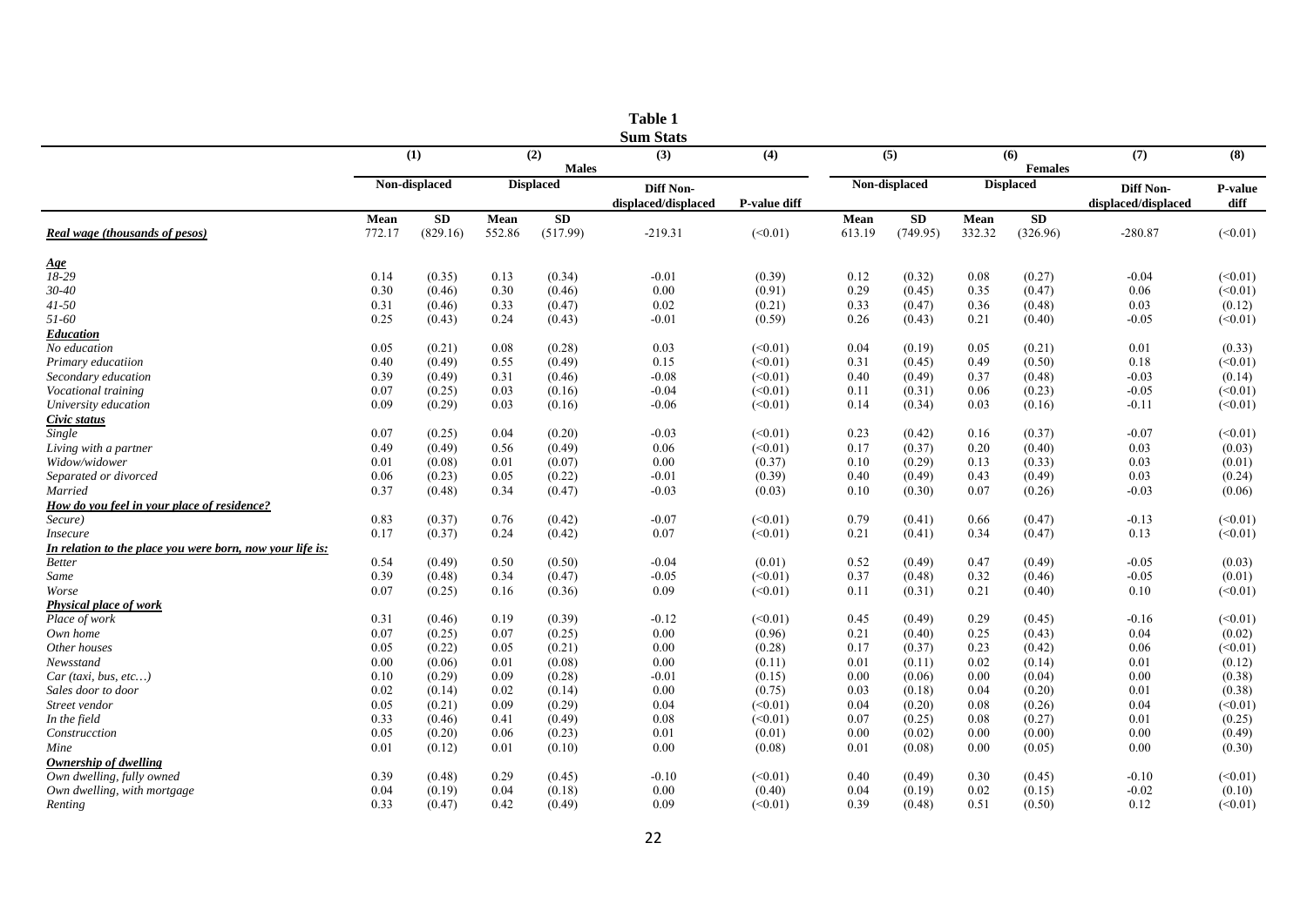| N observations                               |      | 33,873 |      | 1,328  |         |              |      | 11,462 |      | 593    |         |         |
|----------------------------------------------|------|--------|------|--------|---------|--------------|------|--------|------|--------|---------|---------|
|                                              |      |        |      |        |         |              |      |        |      |        |         |         |
| Orinoquía - Amazonía                         | 0.03 | (0.16) | 0.02 | (0.24) | $-0.01$ | (<0.01)      | 0.04 | (0.18) | 0.06 | (0.22) | 0.02    | (0.02)  |
| San Andrés                                   | 0.04 | (0.18) | 0.00 | (0.50) | $-0.04$ | (<0.01)      | 0.04 | (0.18) | 0.01 | (0.08) | $-0.03$ | (<0.01) |
| Valle del Cauca                              | 0.13 | (0.34) | 0.12 | (0.29) | $-0.01$ | (0.36)       | 0.13 | (0.33) | 0.12 | (0.32) | $-0.01$ | (0.50)  |
| Antioquía                                    | 0.11 | (0.31) | 0.14 | (0.14) | 0.03    | $(\le 0.01)$ | 0.10 | (0.30) | 0.16 | (0.36) | 0.06    | (<0.01) |
| Bogotá                                       | 0.08 | (0.26) | 0.04 | (0.27) | $-0.04$ | $(\le 0.01)$ | 0.10 | (0.30) | 0.04 | (0.19) | $-0.06$ | (<0.01) |
| Pacífica (sin Valle)                         | 0.16 | (0.36) | 0.23 | (0.09) | 0.07    | (<0.01)      | 0.19 | (0.39) | 0.28 | (0.40) | 0.09    | (<0.01) |
| Central                                      | 0.13 | (0.33) | 0.16 | (0.21) | 0.03    | (<0.01)      | 0.11 | (0.31) | 0.12 | (0.32) | 0.01    | (0.60)  |
| Oriental                                     | 0.15 | (0.35) | 0.12 | (0.25) | $-3.00$ | (<0.01)      | 0.14 | (0.34) | 0.08 | (0.28) | $-0.06$ | (<0.01) |
| Atlántica                                    | 0.17 | (0.37) | 0.16 | (0.39) | $-0.01$ | (0.57)       | 0.15 | (0.35) | 0.13 | (0.33) | $-0.02$ | (0.20)  |
| <b>Region</b>                                |      |        |      |        |         |              |      |        |      |        |         |         |
| No                                           | 0.21 | (0.40) | 0.22 | (0.41) | 0.01    | (0.85)       | 0.13 | (0.33) | 0.14 | (0.34) | 0.01    | (0.76)  |
| Yes                                          | 0.79 | (0.40) | 0.78 | (0.41) | $-0.01$ | (0.85)       | 0.87 | (0.33) | 0.86 | (0.34) | $-0.01$ | (0.76)  |
| <b>Running water</b>                         |      |        |      |        |         |              |      |        |      |        |         |         |
| Zinc, coal, other waste                      | 0.00 | (0.05) | 0.00 | (0.03) | $-0.01$ | (0.28)       | 0.00 | (0.04) | 0.00 | (0.04) | 0.00    | (0.86)  |
| Cane, rush matting, other vegetable          | 0.01 | (0.07) | 0.01 | (0.09) | 0.00    | (0.17)       | 0.01 | (0.07) | 0.00 | (0.05) | 0.00    | (0.49)  |
| Prefabricated material                       | 0.00 | (0.06) | 0.01 | (0.08) | 0.00    | (0.15)       | 0.01 | (0.07) | 0.00 | (0.04) | 0.00    | (0.25)  |
| Wood                                         | 0.06 | (0.24) | 0.07 | (0.26) | 0.01    | (0.08)       | 0.06 | (0.23) | 0.10 | (0.29) | 0.04    | (0.00)  |
| Uncovered canes and clay                     | 0.02 | (0.16) | 0.02 | (0.13) | 0.00    | (0.05)       | 0.01 | (0.12) | 0.01 | (0.10) | 0.00    | (0.56)  |
| Covered canes and clay                       | 0.04 | (0.19) | 0.03 | (0.18) | $-0.01$ | (0.23)       | 0.03 | (0.16) | 0.02 | (0.13) | $-0.01$ | (0.17)  |
| Adobe                                        | 0.04 | (0.18) | 0.05 | (0.21) | 0.01    | (0.01)       | 0.03 | (0.17) | 0.04 | (0.20) | 0.01    | (0.06)  |
| <b>Bricks</b>                                | 0.82 | (0.38) | 0.81 | (0.39) | $-0.01$ | (0.23)       | 0.85 | (0.35) | 0.82 | (0.38) | $-0.03$ | (0.01)  |
| Main material of exterior walls of the house |      |        |      |        |         |              |      |        |      |        |         |         |
| Low                                          | 0.01 | (0.10) | 0.00 | (0.02) | $-0.01$ | (<0.01)      | 0.01 | (0.10) | 0.00 | (0.00) | $-0.01$ | (0.01)  |
| Medium                                       | 0.03 | (0.15) | 0.01 | (0.28) | $-0.02$ | (<0.01)      | 0.20 | (0.39) | 0.09 | (0.29) | $-0.11$ | (<0.01) |
| High                                         | 0.96 | (0.18) | 0.99 | (0.28) | 0.02    | (<0.01)      | 0.79 | (0.40) | 0.90 | (0.29) | 0.11    | (<0.01) |
| <b>Status for electricity rate</b>           |      |        |      |        |         |              |      |        |      |        |         |         |
| Room                                         | 0.04 | (0.18) | 0.05 | (0.21) | 0.01    | (0.01)       | 0.04 | (0.21) | 0.03 | (0.19) | $-0.01$ | (0.33)  |
| Apartment                                    | 0.24 | (0.43) | 0.22 | (0.41) | $-0.02$ | (0.02)       | 0.32 | (0.46) | 0.31 | (0.46) | $-0.01$ | (0.54)  |
| House                                        | 0.72 | (0.45) | 0.73 | (0.44) | 0.01    | (0.23)       | 0.64 | (0.48) | 0.66 | (0.47) | 0.02    | (0.31)  |
| Type of dwelling                             |      |        |      |        |         |              |      |        |      |        |         |         |
| Occupied without ownership                   | 0.02 | (0.15) | 0.02 | (0.14) | 0.00    | (0.46)       | 0.02 | (0.14) | 0.02 | (0.14) | 0.00    | (0.95)  |
| <b>Usufruct</b>                              | 0.22 | (0.41) | 0.23 | (0.42) | 0.01    | (0.18)       | 0.15 | (0.35) | 0.15 | (0.35) | 0.00    | (0.68)  |

*Notes:* Standard deviations in parentheses in Columns (1) and (2). The sample includes male respondent who are 18-60 years old, are not retired, nor students, obtained from the Quality of Life Survey (2011-2014) in Colombia. The displaced are defined as those individuals responding "Risk to my life, freedom, or physical integrity, caused by violence" to the question "What is the main reason you changed your residence to the current place?", while the non-displaced are those individuals who never changed their place of residence. The difference is defined as the average values of the displaced minus the average values of the non-displaced. The p-value of the difference is computed as the probability of accepting the hypothesis of the equality of average values between the 2 groups, based on a t-type test.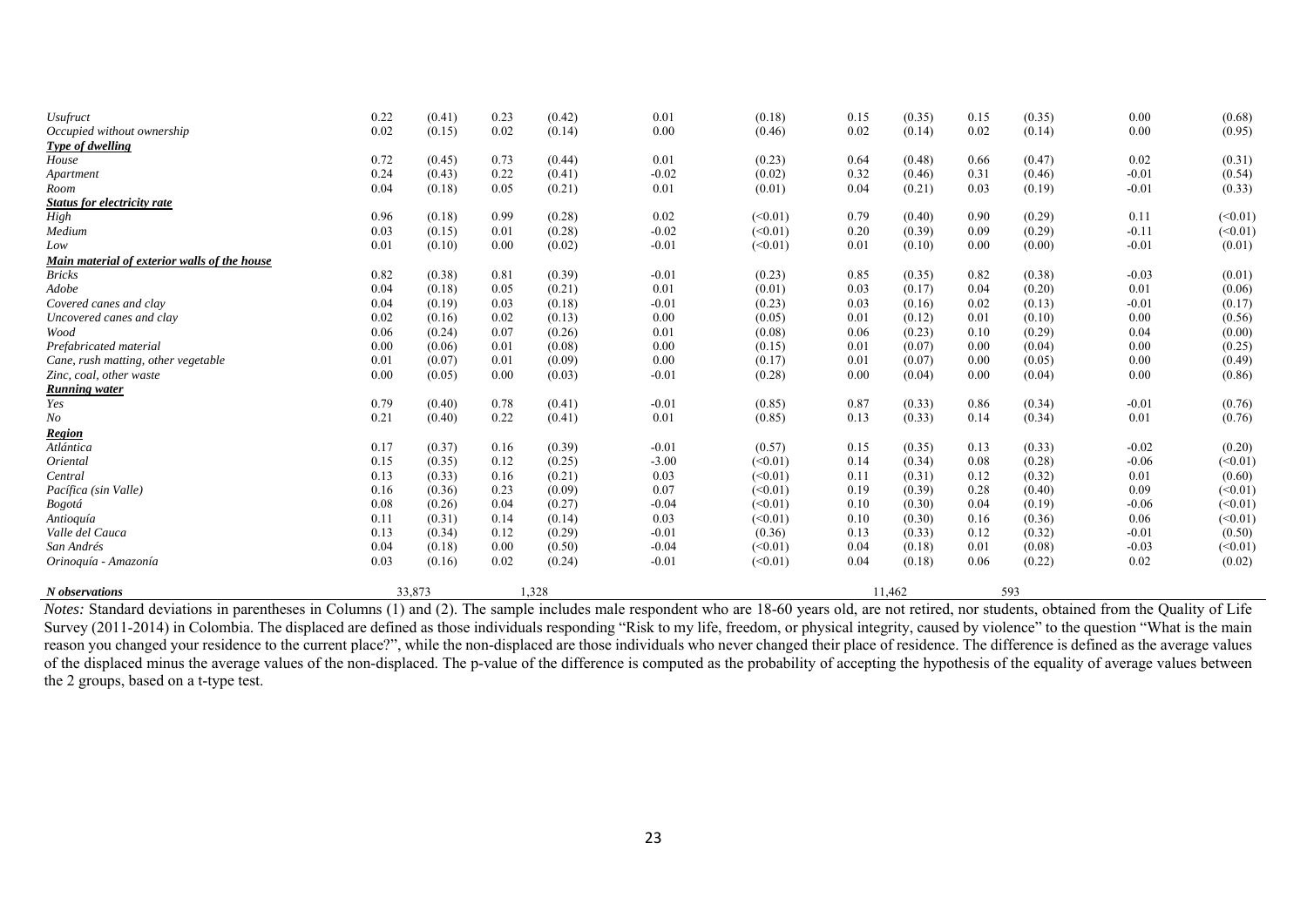|                                                                  | (1)                     | (2)                    |
|------------------------------------------------------------------|-------------------------|------------------------|
| <b>Probit for Propensity Score</b>                               | <b>Males</b>            | <b>Females</b>         |
| Age 18-29                                                        | $-0.003$<br>(0.046)     | 0.003<br>(0.081)       |
| Age 30-40                                                        | 0.021<br>(0.036)        | $0.224***$<br>(0.057)  |
| Age 41-50                                                        | 0.044<br>(0.034)        | $0.153***$<br>(0.055)  |
| Region of residence                                              | $-0.002$<br>(0.006)     | $0.0207**$<br>(0.009)  |
| Level of education                                               | $-0.193***$<br>(0.017)  | $-0.223***$<br>(0.024) |
| Civic status                                                     | 0.002<br>(0.009)        | 0.012<br>(0.015)       |
| Physical place of work                                           | $0.0219***$<br>(0.005)  | 0.012<br>(0.009)       |
| Ownership of dwelling                                            | $0.0526***$<br>(0.011)  | $0.0686***$<br>(0.017) |
| How do you feel in your place of residence?                      | $0.193***$<br>(0.031)   | $0.299***$<br>(0.044)  |
| In relation to the home where you were born, now your<br>life is | $0.0963***$<br>(0.019)  | $0.0713**$<br>(0.028)  |
| Status for electricity rate                                      | $0.344***$<br>(0.107)   | $0.262*$<br>(0.149)    |
| Type of dwelling                                                 | 0.038<br>(0.024)        | $-0.027$<br>(0.036)    |
| Main material of exterior walls of the house                     | $-0.0178*$<br>$-0.0102$ | 0.00183<br>$-0.0166$   |
| Running water                                                    | $-0.0899***$<br>(0.032) | $-0.069$<br>(0.062)    |
| Constant                                                         | $-2.871***$<br>(0.341)  | $-2.643***$<br>(0.478) |
| N Observations                                                   | 35,201                  | 12,055                 |
| Pseudo R-squared                                                 | 0.0343                  | 0.051                  |

**Table 2. Probit model for estimation of score** 

*Notes:* Standard errors in parentheses. The sample includes respondents who are 18-60 years old, are not retired, nor students, obtained from the Quality of Life Survey (2011-2014) in Colombia. The displaced are defined as those individuals responding "Risk to my life, freedom, or physical integrity, caused by violence" to the question "What is the main reason you changed your residence to the current place?", while the non-displaced are those individuals who never changed their place of residence. \*Significant at the 90 percent level; \*\*significant at the 95 percent level; \*\*\*significant at the 99 percent level.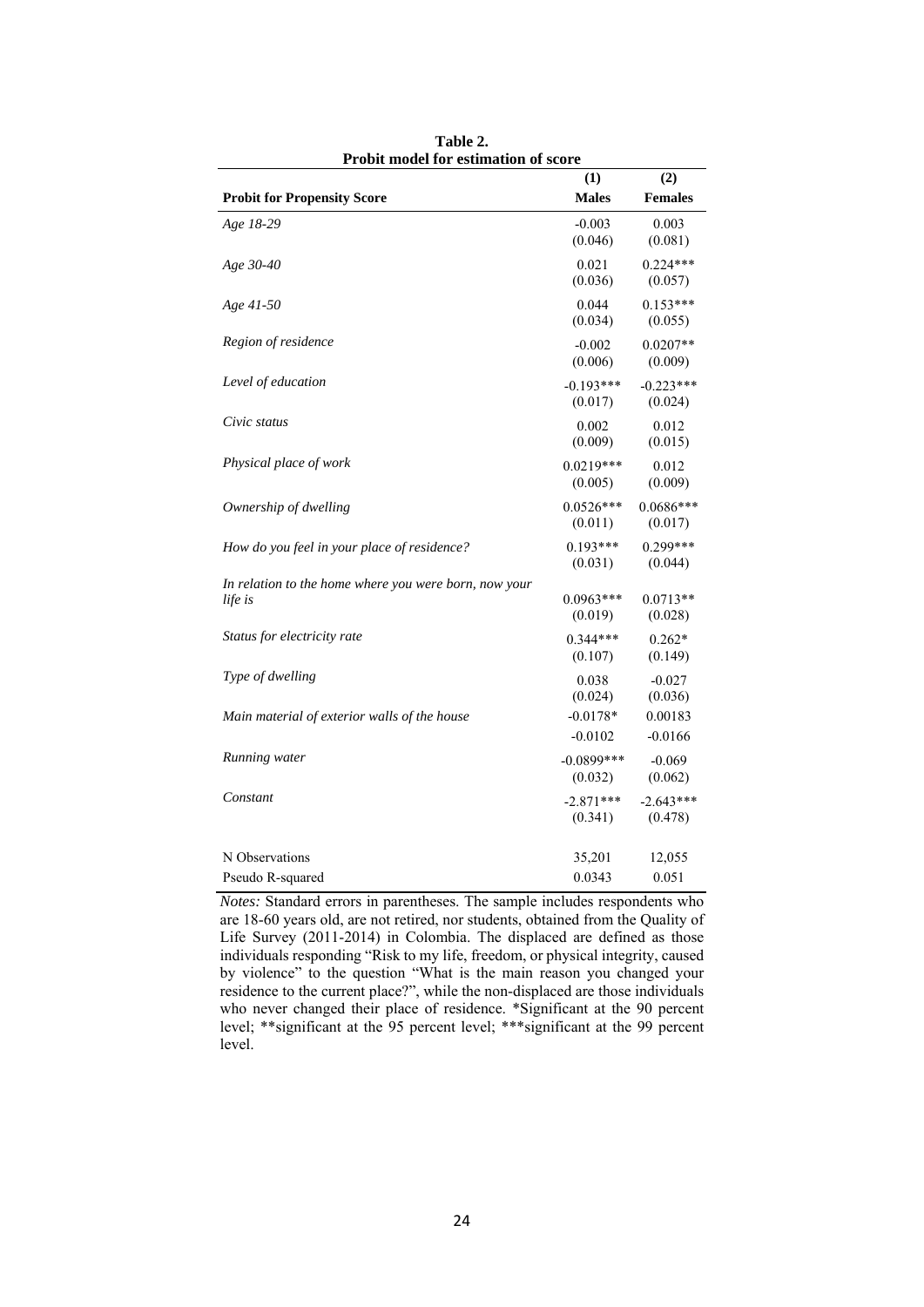|                           |                         | Table 3<br><b>Average Treatment Effect, by gender</b> |                                           |                                 |                            |
|---------------------------|-------------------------|-------------------------------------------------------|-------------------------------------------|---------------------------------|----------------------------|
|                           | (1)<br><b>Displaced</b> | (2)<br>Non-displaced                                  | (3)<br>Average<br><b>Treatment Effect</b> | (4)<br><b>Standard</b><br>error | (5)<br><b>T</b> -statistic |
|                           |                         |                                                       | Panel A: Men                              |                                 |                            |
| Nearest neighbor matching | 1,328                   | 3,485                                                 | $-0.060$                                  | (0.029)                         | (2.098)                    |
| Stratification matching   | 1,328                   | 33,149                                                | $-0.065$                                  | (0.021)                         | (3.067)                    |
| Radius matching $(0.001)$ | 1,327                   | 33,078                                                | $-0.129$                                  | (0.022)                         | (5.843)                    |
| Radius matching $(0.1)$   | 1,328                   | 33,149                                                | $-0.222$                                  | (0.022)                         | (10.132)                   |
| Kernel-based matching     | 1,328                   | 33,149                                                | $-0.207$                                  | (0.026)                         | (7.960)                    |
|                           |                         |                                                       | Panel B: Women                            |                                 |                            |
| Nearest neighbor matching | 593                     | 710                                                   | $-0.189$                                  | (0.057)                         | (3.287)                    |
| Stratification matching   | 593                     | 11,260                                                | $-0.173$                                  | (0.040)                         | (4.348)                    |
| Radius matching $(0.001)$ | 592                     | 11,038                                                | $-0.288$                                  | (0.041)                         | (6.966)                    |
| Radius matching $(0.1)$   | 593                     | 11,260                                                | $-0.416$                                  | (0.041)                         | (10.145)                   |
| Kernel-based matching     | 593                     | 11,260                                                | $-0.374$                                  | (0.046)                         | (8.137)                    |

*Notes:* Robust standard errors in parentheses. The sample includes respondent who are 18-60 years old, are not retired, nor students, obtained from the Quality of Life Survey (2011-2014) in Colombia. The displaced are defined as those individuals responding "Risk to my life, freedom, or physical integrity, caused by violence" to the question "What is the main reason you changed your residence to the current place?", while thenondisplaced are those individuals who never changed their place of residence. The t-statistic is calculated as the ratio of the (absolute value) Average Treatment Effect and the Standard Error.